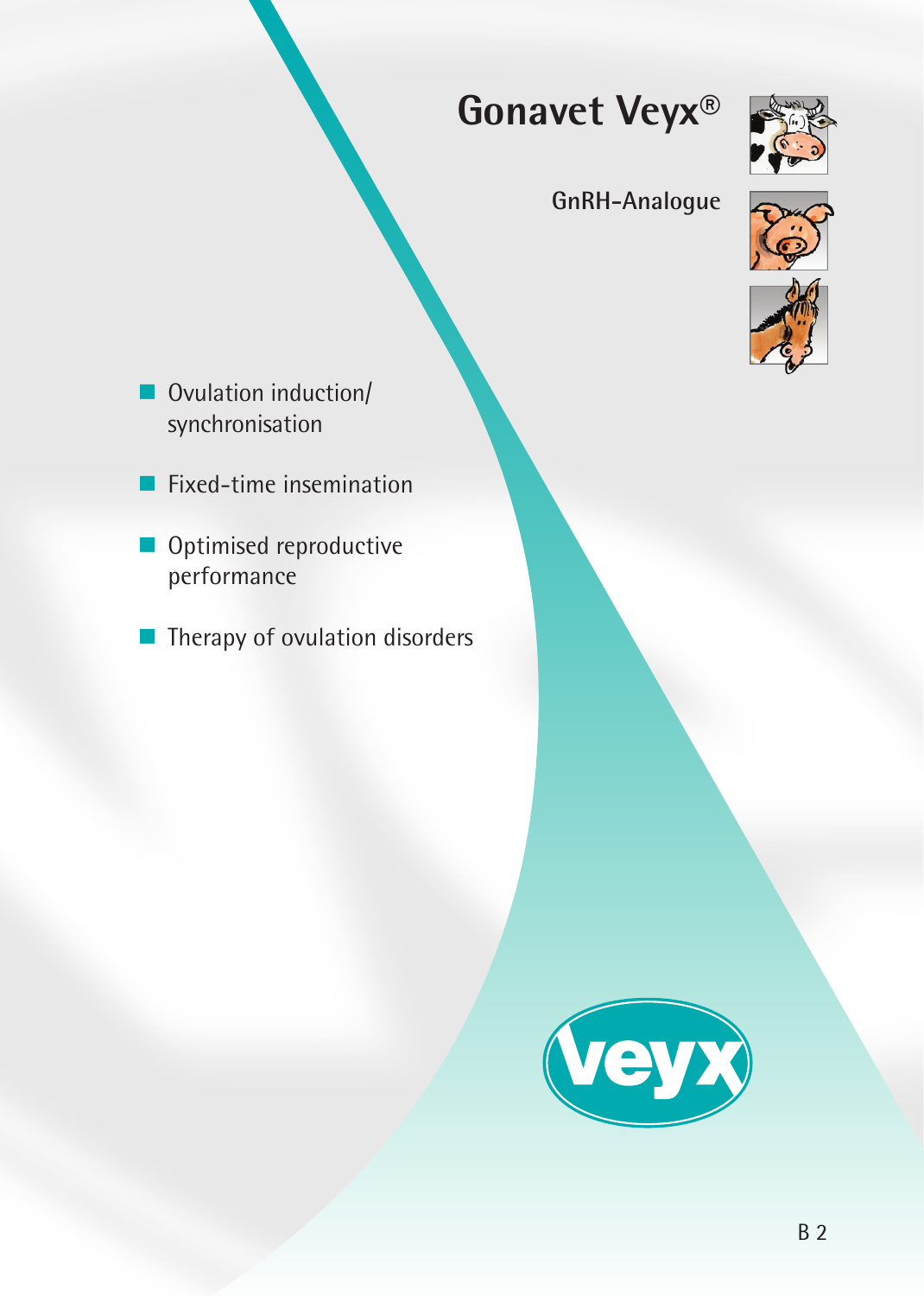

Gonadorelin[6-D-Phe] contained in the product Gonavet Veyx® is a synthetic derivative of the gonadotropin releasing hormone GnRH which develops naturally in the hypothalamus. Gonadorelin[6-D-Phe] triggers the same neuroregulatory and endocrinal processes as the original GnRH. Thus, it induces the synthesis and release of the ovary regulating gonadotropic hormones LH and in a smaller amount FSH. These gonadotropins in turn stimulate follicular maturation, ovulation and the formation of the corpora lutea.

In comparison to the original GnRH, Gonadorelin[6-D-Phe] is characterised by a longer duration of action and a much greater affinity to the GnRH receptors in the pituitary gland. It also shows greater resistance to peptidases. The result is that Gonavet Veyx® shows approximately ten times the level of efficacy to that of natural GnRH.

## **Gonavet Veyx®, 50 µg/ml**

Solution for injection for cattle, pigs and horses Gonadorelin[6-D-Phe]

**Active substance and other ingredients** *Active substance:* Gonadorelin[6-D-Phe] 50.0 μg/ml (equivalent to 52.4 μg/ml Gonadorelin[6-D-Phe]acetate) *Excipients:* Chlorocresol 1.0 mg/ml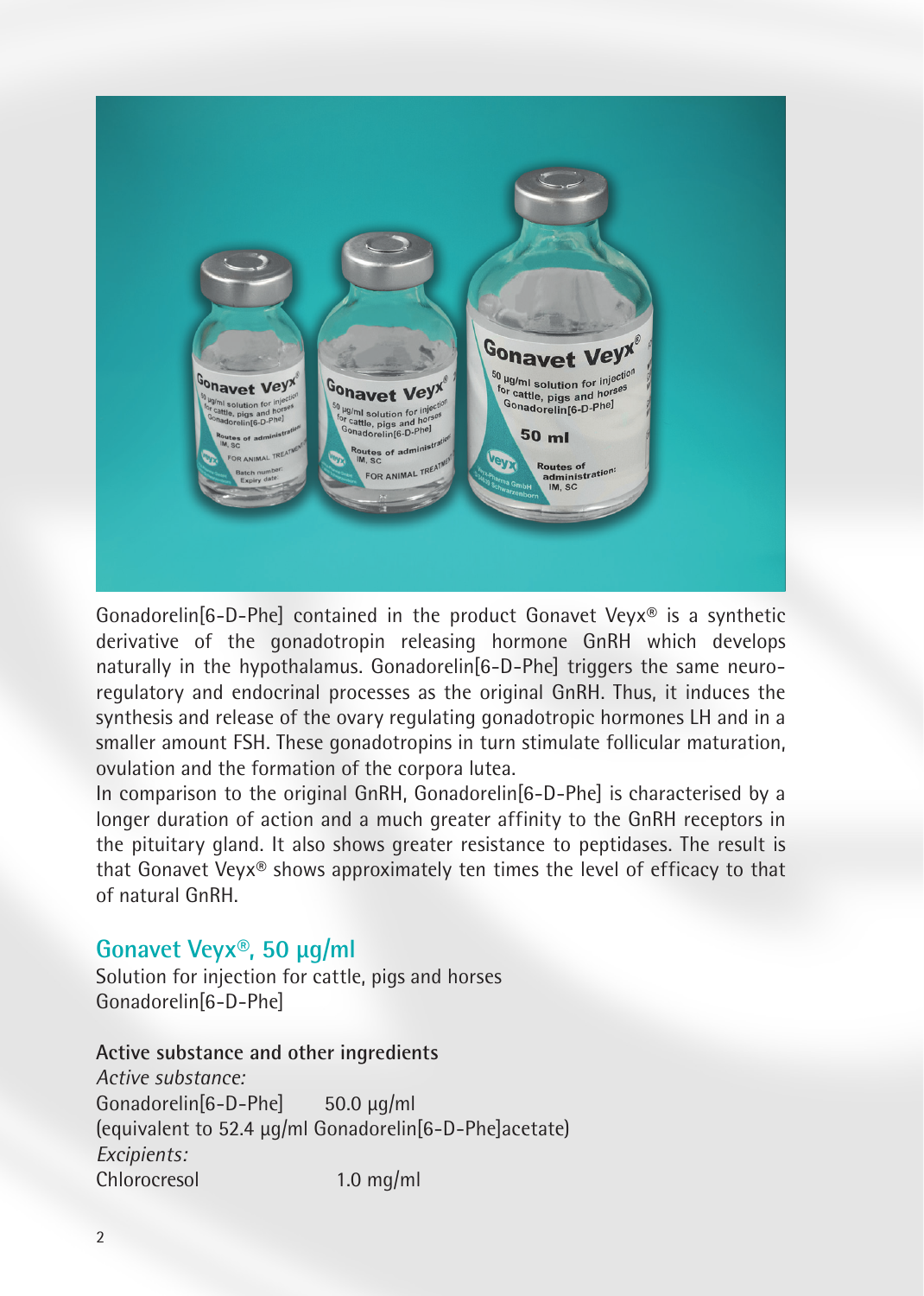## **Indications**

Control and stimulation of reproduction in cattle and pigs. Treatment of ovarianrelated fertility disorders or dysfunctions in cattle and horses.

## Cattle (cows, heifers):

- Ovulation induction in case of delayed ovulation due to LH deficiency
- Induction/synchronisation within the framework of systems for timed inseminations
- Stimulation of the ovaries during the puerperal period from day 12 post partum
- Ovarian cysts (due to LH deficiency)

### Pigs (sows, gilts):

- Induction/synchronisation of ovulation within the framework or systems for timed insemination and parturition synchronisation

### Horses (mares):

- Acyclia and anoestrus due to LH-deficiency

### **Contraindications**

Do not use in cows with a mature tertiary follicle ready to ovulate. Do not use during infectious diseases and other relevant health disorders. Do not use in case of known hypersensitivity to the active substance or to any of the excipients.

**Adverse reactions**

None known.

### **Target species**

Cattle (cows, heifers), pigs (sows, gilts), horses (mares)

### **Amounts to be administered and administration route**

For intramuscular or subcutaneous injection. For intramuscular use, preferably in the neck region. The product is intended for single administration except when used as part of the "Ovsynch" timed artificial insemination protocol. Dosage in ml product and micrograms Gonadorelin[6-D-Phe] per animal.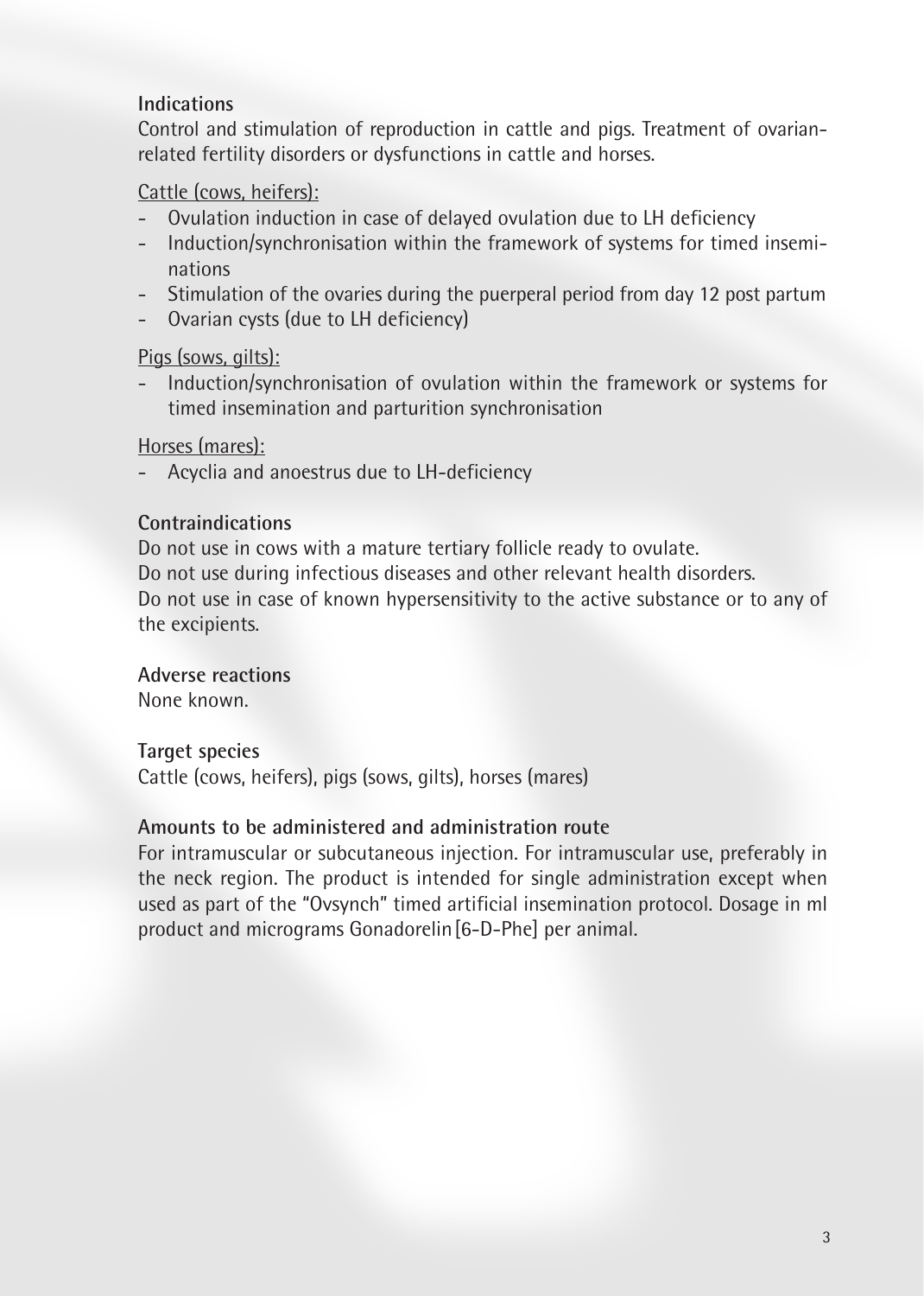| Cattle (cows and heifers) by intramuscular injection:<br>(corresponding to 50 – 100 µg of Gonadorelin[6-D-Phe])            | $1.0 - 2.0$ ml |
|----------------------------------------------------------------------------------------------------------------------------|----------------|
| Ovulation induction in case of delayed ovulation                                                                           |                |
| due to LH-deficiency                                                                                                       | $2.0$ ml       |
| Inductions/synchronisation of ovulation within the framework                                                               |                |
| of systems for timed inseminations                                                                                         | $1.0 - 2.0$ ml |
| Stimulation of the ovaries during the puerperal period<br>$\sim$                                                           |                |
| from day 12 post partum                                                                                                    | $1.0$ ml       |
| Ovarian cysts (due to LH-deficiency)                                                                                       | $2.0$ ml       |
| Pigs (sows and gilts) by intramuscular or subcutaneous injection:<br>(corresponding to 25 - 75 µg of Gonadorelin[6-D-Phe]) | $0.5 - 1.5$ ml |
| Induction/synchronisation of ovulation within the framework<br>$-$                                                         |                |
| of systems for timed inseminations and parturition synchronisation                                                         |                |
| Sows:                                                                                                                      | $0.5 - 1.0$ ml |
| Gilts:                                                                                                                     | $1.0 - 1.5$ ml |
| Horses (mares) by intramuscular injection:<br>(corresponding to 100 µg of Gonadorelin[6-D-Phe])                            | $2.0$ ml       |

The rubber stopper of the vial may be safely punctured up to 25 times. Otherwise, automatic syringe equipment, or a suitable draw-off needle, should be used for the 20 ml and 50 ml vials to avoid excessive puncturing of the closure.

## **Special information**

### Cattle:

For oestrus and ovulation synchronisation and timed artificial insemination (AI) in cattle the so called "Ovsynch-procedure" was developed, which consists of the combined use of GnRH and  $PGF_{2\alpha}$ . The following timed AI protocol has been commonly reported in the literature:

| $\vert$ Day 0: | Inject 100 $\mu$ q of Gonadorelin[6-D-Phe] per animal (2 ml of the product) |
|----------------|-----------------------------------------------------------------------------|
| Day 7:         | Inject $PGF_{2a}$ or analogue (luteolytic dose)                             |
| $\vert$ Day 9: | Inject 100 µg of Gonadorelin[6-D-Phe] per animal (2 ml of the product)      |
| . Al:          | 16 - 20 hours later, or at observed oestrus if sooner                       |

The Ovsynch-procedure may not be as efficacious in heifers as in cows.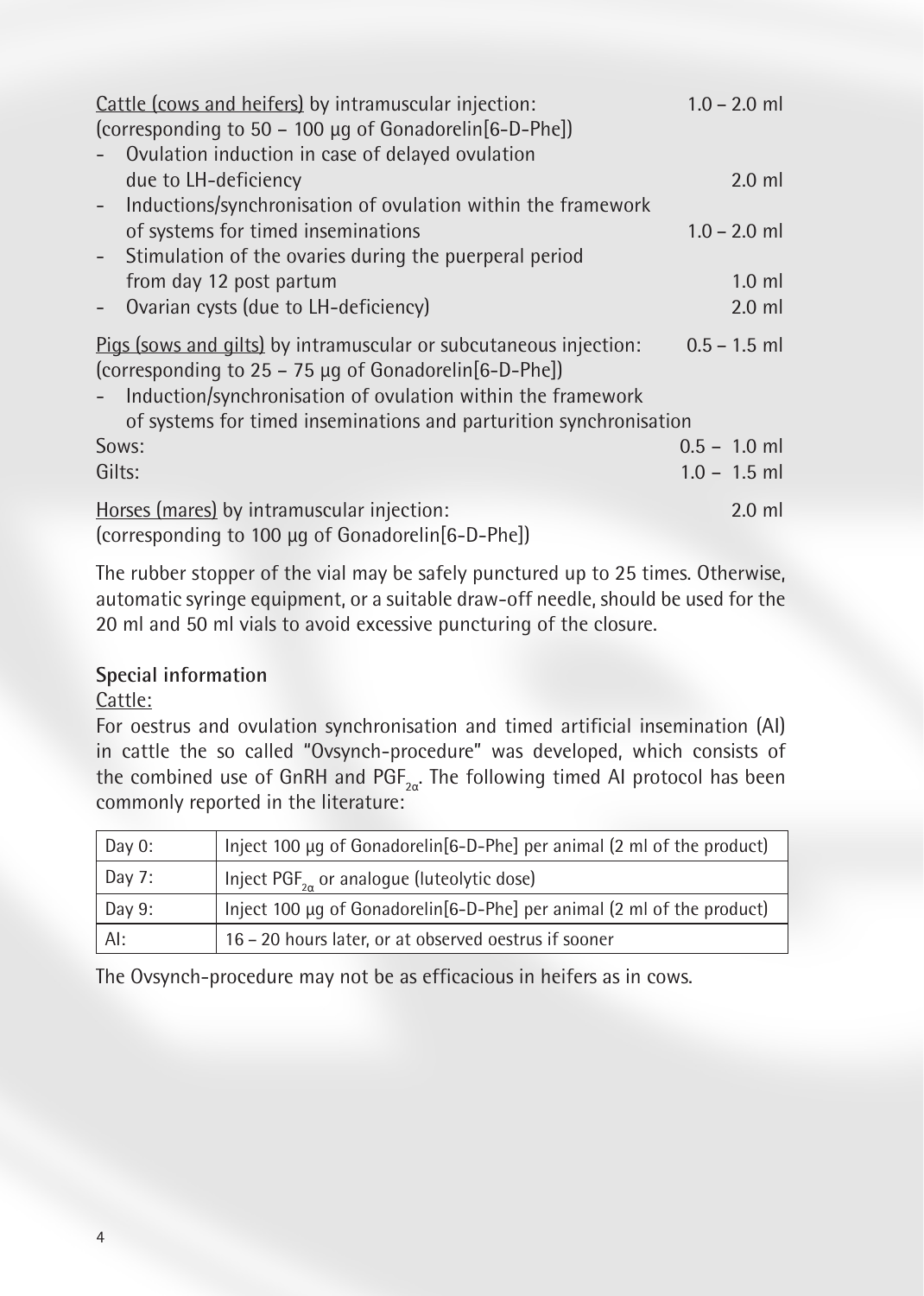Pigs:

The ovulation synchronisation system includes the administration of Peforelin or PMSG after the end of oestrus synchronisation with Altrenogest in gilts or after the weaning in adult sows and two timed artificial inseminations. In adult sows the time table depends on the duration of the suckling period. The following procedures are recommended:

|                                 | Gilts <sup>1</sup>                                                                   | Adult sows <sup>2</sup>                                                                                                                                                                                                                                                                                           |
|---------------------------------|--------------------------------------------------------------------------------------|-------------------------------------------------------------------------------------------------------------------------------------------------------------------------------------------------------------------------------------------------------------------------------------------------------------------|
| Induction of oestrus            | Peforelin 48 h or<br>PMSG (eCG) 24 h - 48 h after<br>last application of Altrenogest | Peforelin or PMSG<br>application 24 h<br>after weaning                                                                                                                                                                                                                                                            |
| Synchronisation<br>of ovulation | Gonadorelin[6-D-Phe]<br>78 - 80 h after Peforelin or<br><b>PMSG</b> application      | Suckling period > 4 weeks:<br>Gonadorelin[6-D-Phe]<br>56 - 58 h after Peforelin or<br>PMSG application<br>Suckling period 4 weeks:<br>Gonadorelin[6-D-Phe]<br>72 h after Peforelin or PMSG<br>application<br>Suckling period 3 weeks:<br>Gonadorelin[6-D-Phe]<br>78 - 80 h after Peforelin or<br>PMSG application |
| $1st$ AI                        | 24 - 26 h after<br>Gonadorelin[6-D-Phe]<br>application                               | 24 – 26 h after<br>Gonadorelin[6-D-Phe]<br>application                                                                                                                                                                                                                                                            |
| $2nd$ AI                        | $40 - 42$ h after<br>Gonadorelin[6-D-Phe]<br>application                             | $40 - 42$ h after<br>Gonadorelin[6-D-Phe]<br>application                                                                                                                                                                                                                                                          |

<sup>1</sup> The preferred dose of Gonavet Veyx in gilts is 50 µg Gonadorelin[6-D-Phe]. However, the dose may be adjusted within the range of 50 - 75 µg to take into account farm-specific aspects or seasonal influences. The proposed time table should be strictly kept.

<sup>2</sup> The preferred dose of Gonavet Veyx in adult sows is 50 µg Gonadorelin[6-D-Phe]. However, the administration of 25 µg is also sufficient in case of sows with sow parity of more than 3 or during the mating period of September until May. The proposed time table should be strictly kept.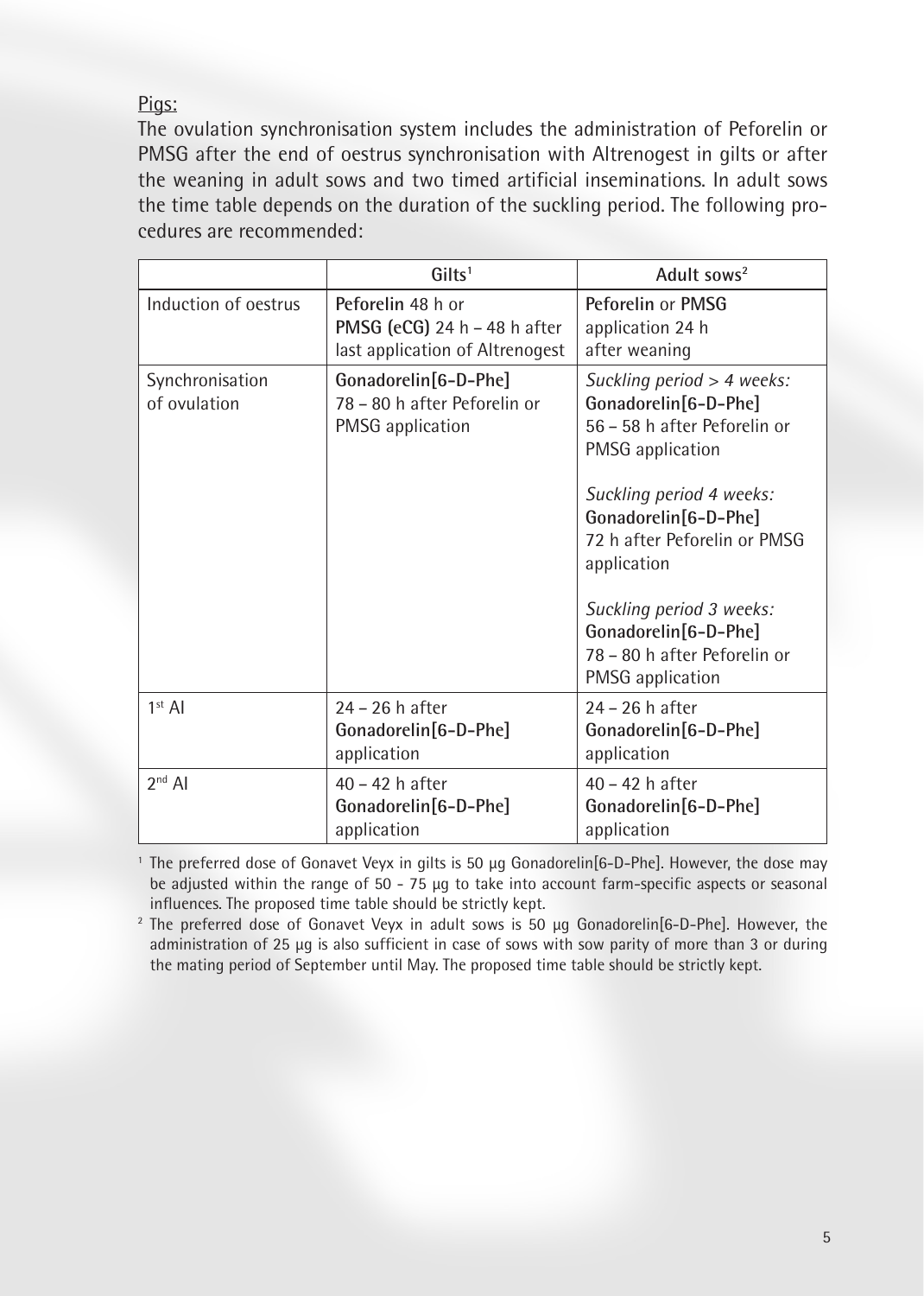**Advice on correct administration** None

**Withdrawal periods** Cattle, horses, pigs: Meat and offal Zero days Cattle, horses: Milk Zero hours

### **Special storage precautions**

Store in a refrigerator (2  $^{\circ}$ C - 8  $^{\circ}$ C). Keep the vial in the outer carton in order to protect from light.

Do not store above 25 °C after opening.

Do not use this veterinary medicinal product after the expiry date which is stated on the carton and vial label after "EXP". The expiry date refers to the last day of that month. Shelf life after first opening the immediate packaging: 28 days.

When the container is broached (opened) for the first time, using the in-use shelf-life which is specified on this package insert, the date on which any product remaining in the vial should be discarded should be worked out. This discard date should be written in the space provided on the label.

### **Special warnings**

## Special warnings for each target species

To maximise conception rates of cows to be treated with <code>GnRH-PGF $_{\rm z\alpha}$ </code> based synchronisation protocols, the ovarian status should be determined and regular cyclic ovarian activity confirmed. Optimal results will be achieved in healthy normally cycling cows.

Special precautions for use *Special precautions for use in animals* Not applicable.

## Special precautions to be taken by the person administering the veterinary medicinal product to animals

Administration should be performed with caution in order to avoid accidental self-injection. In case of accidental self-injection, seek medical advice immediately and show the package leaflet or the label to the physician. As GnRH analogues can be absorbed through the skin, accidental spillage onto skin or into the eyes should be thoroughly rinsed off with water. The veterinary medicinal product should not be administered by pregnant women. Women of child-bearing potential should administer the product with caution. People with known hypersensitivity to GnRH should not use this veterinary medicinal product.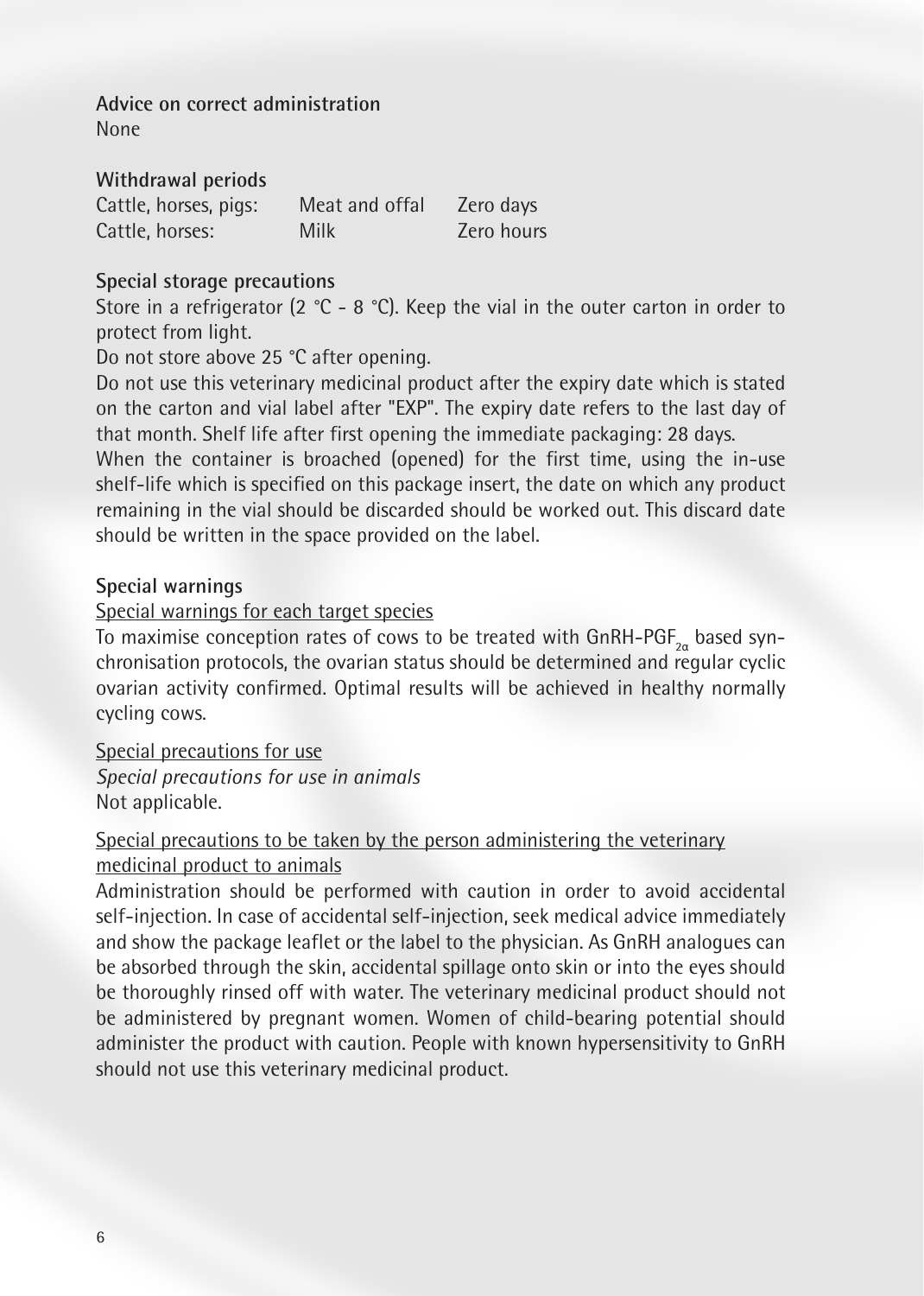### Use during pregnancy, lactation or lay

**Pregnancy** Not applicable.

Lactation Can be used during lactation.

Interaction with other medicinal products and other forms of interaction A synergistic effect occurs in case of combined administration with FSH. Simultaneous use of human or equine chorionic gonadotropin may lead to ovarian over-stimulation.

Overdoses (symptoms, emergency procedures, antidotes, if necessary None known.

Incompatibilities

In the absence of compatibility studies, this veterinary medicinal product must not be mixed with other veterinary medicinal products.

**Special precautions for the disposal of unused product or waste materials, if any** Any unused veterinary medicinal product or waste materials derived from such veterinary medicinal product should be disposed of in accordance with local requirements.

To be supplied only on veterinary prescription.

**Package sizes** 10 ml, 20 ml and 50 ml vial

**The information given in this product brochure corresponds to the state of knowledge upon completion. Please read the package leaflet before using the veterinary medicinal product.**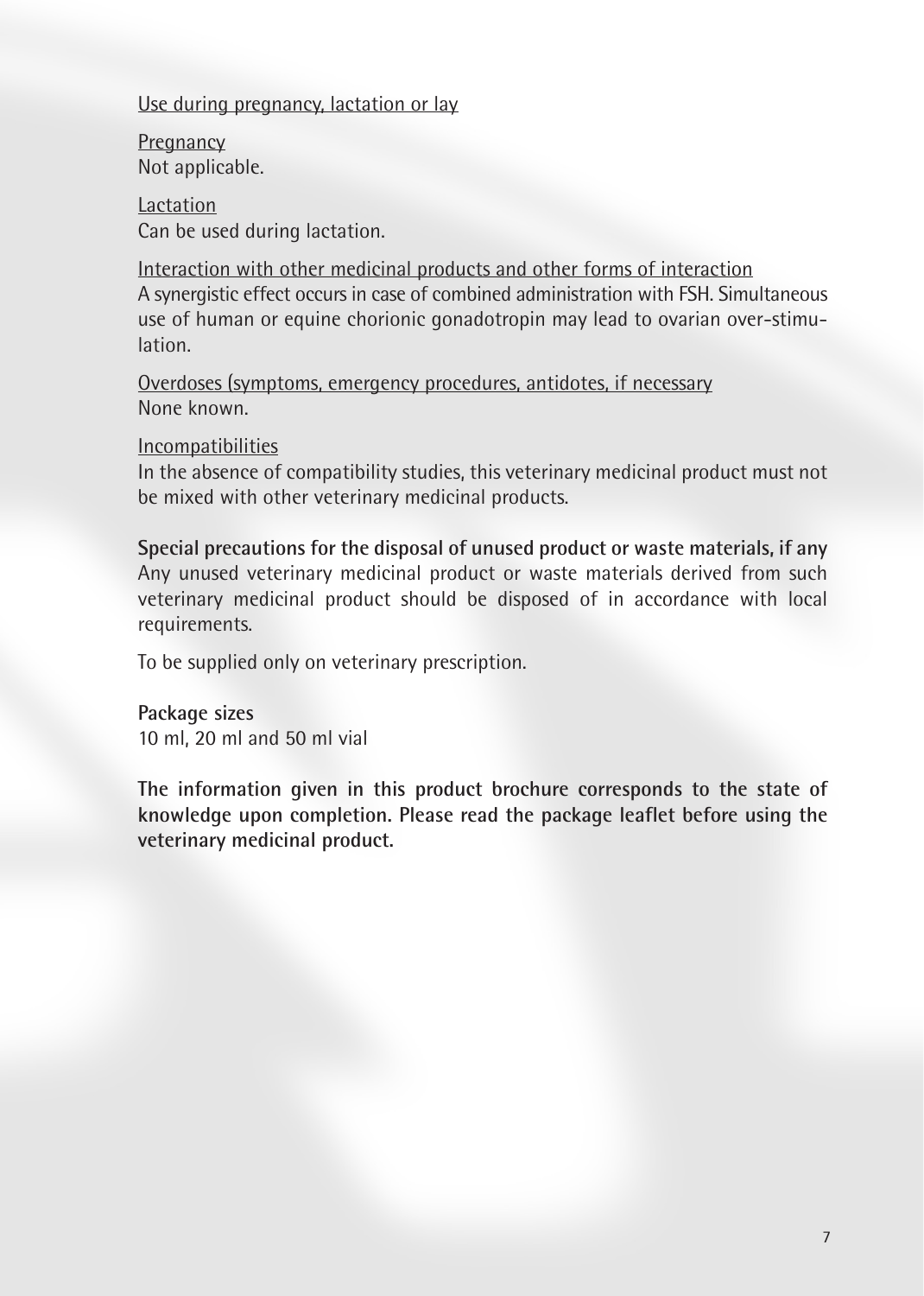## **Physiological basis**

The reproductive process in mammals is an extraordinarily complexly controlled biological procedure. The central nervous system (CNS) and especially the hypothalamus play a decisive role. Neural structures have a primary influence, formed by the hypothalamus and its synaptic connections to the forebrain and midbrain and known as the limbic system. Thus the hypothalamus is an intermediary between the central nervous system and the endocrine system. It receives and transmits both the environmental stimuli received via the cerebral cortex and signals from the animal body (Fig. 1).



Fig. 1: Schematic depiction of the limbic system and the central nervouse structures, also, control of reproductive functions (acc. to BUSCH 1991 b)

 $DHPC =$  dorsal hippocampus;  $ST = Stria$  terminalis;  $AP =$  Area praeoptica; NVMH = Nucleus ventromedialis hypothalami; NPV = Nucleus paraventricularis; NARC = Nucleus arcuatus; NSO = Nucleus supraopticus;  $NM = N$ ucleus mamillaris; NSCH = Nucleus suprachiasmaticus; AMY = Amygdala; VHPC = ventral hippocampus

Additional components of a functional reproductive cycle are the gonads and the genital tract. The participating neural and humoral stages are organised hierarchically, however, the functions of the higher order organs are influenced by the subordinate organs.

The closely related interchange connections of this regulatory process are shown in Figure 2 and encompass:

extra-hypothalamic structures of the central nervous system that exert influence on the secretion of GnRH (Gonadotropin-Releasing-Hormone), through exogenous and endogenous stimuli via the mediation of neurotransmitters, peptides and prostaglandins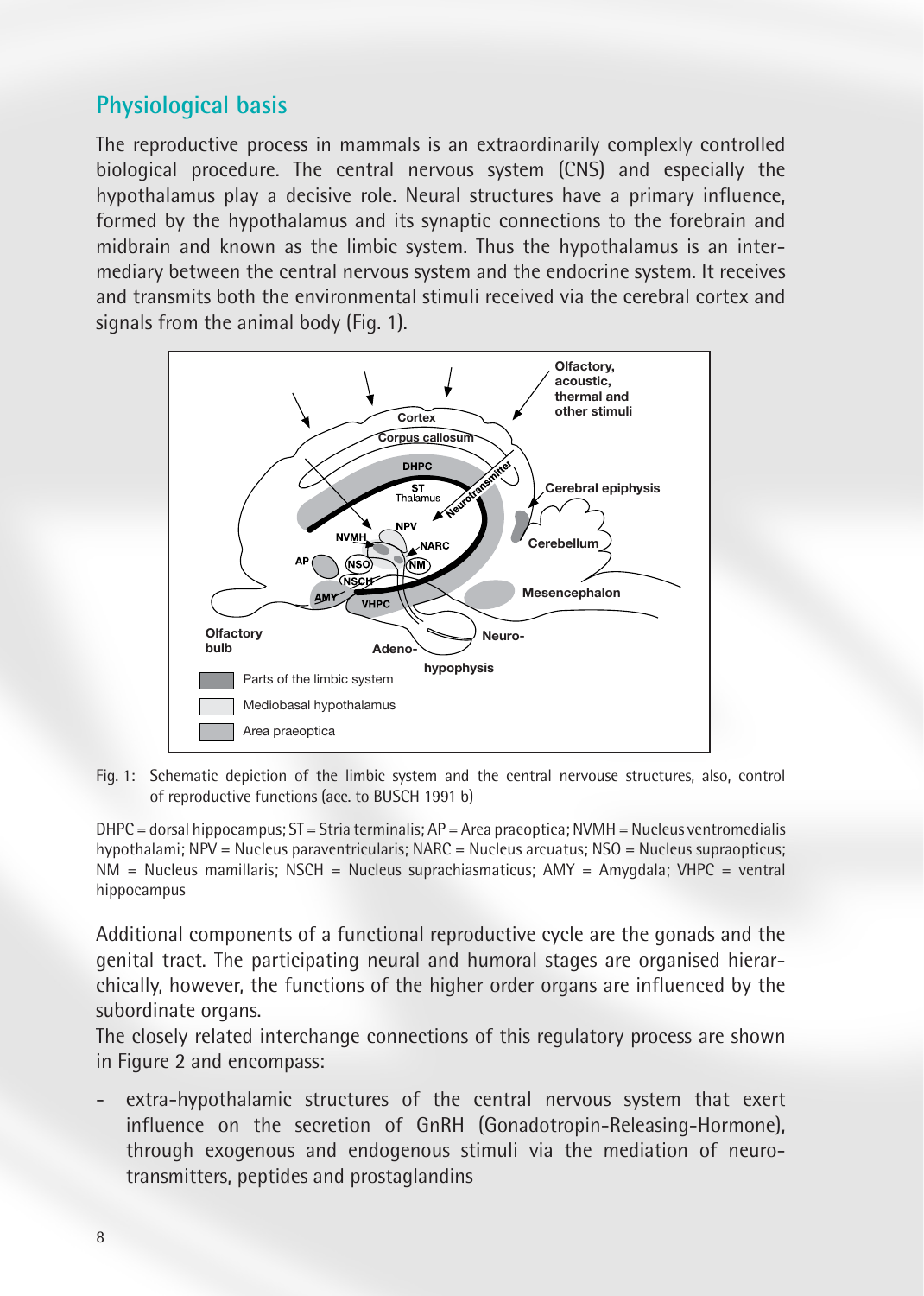- the hypothalamus, as the fundamental site of production of GnRH
- the adenohypophysis with the production of FSH (Follicle stimulating hormone) and LH (Luteinising hormone), as well as prolactin
- the ovary as the target organ of the gonadotropins (FSH, LH) and production site of oestrogens, androgens, gestagens and folliculostatin
- the uterus, on the one hand presented as an important effector organ of the ovarian hormones and on the other, where it exerts an immediate influence on the ovarian cycle via PGF<sub>2 $\alpha$ </sub> (Prostaglandin F<sub>2 $\alpha$ </sub>).



Fig. 2: Physiological control of reproduction in female animals (after DÖCKE 1994, simplified depiction)

GnRH is a key substance in the control of female sexual function. The neurohormone also known as gonadoliberin, luliberin or luteinising-hormonereleasing-hormone (LHRH) was initially detected in the rat in 1960 by McCANN's work group. GnRH is formed by hypothalamic neurons in all domestic mammals and undergoes pulsatile release. It reaches the pituitary via a special vascular system (hypothalamohypophysial-portal system). There, the formation and release of LH and in limited quantities also FSH is stimulated by GnRH. The released gonadotropins reach the ovaries via the blood circulation and there stimulate the growth of the follicle and ripening of the egg cell(s). The formation of gonadotropin receptors in the follicular epithelium is induced, which in turn initiates ovarian steroid synthesis. In this way the production of oestrogen is controlled by FSH. In turn an elevated blood progesterone level reduces the FSH secretion by a feedback mechanism. The high oestrogen level induces oestrus and via a positive feedback the LH-Peak, which leads to the ripening of the follicles and ovulation.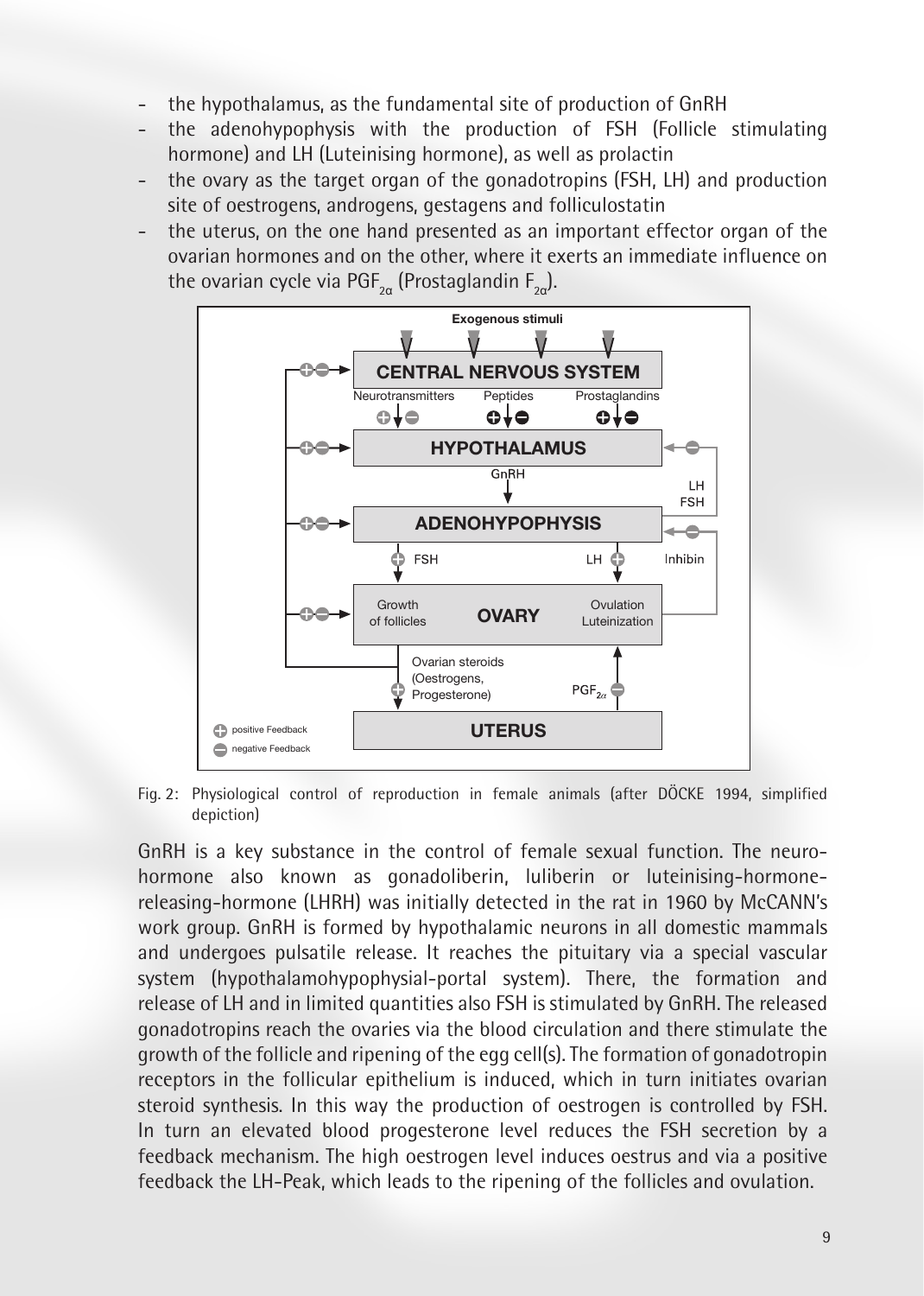The ovulation inducing LH-Peak is subject to a rapid depletion. In the subsequent phase the pituitary gland is insensitive to a further stimulation by GnRH. This is especially significant for the practical application of GnRH for the induction of ovulation, as in this way, alongside the induction, an additional endogenous LH peak that could affect the ovarian and hormonal processes can be inhibited.

A corpus luteum (yellow body) develops from the ruptured follicle after ovulation and produces increasing quantities of progesterone. In non-pregnant animals the function of the corpus luteum is interrupted through the effects of  $PGF_{2a}$ . This effects a morphological regression of the corpus luteum and the progesterone level falls. The reduction in progesterone effect then results once again in an increased release of FSH, achieving the prerequisites for a new oestrous cycle to commence. Further GnRH effects are found in the body organism, in addition to the stimulating effect on the pituitary gland gonadotropin secretion described here. This includes the increased level of sexual behaviour, which is probably induced via extra-hypothalamic areas of the brain. Moreover, GnRH may also affect the gonads directly, i.e. without mediation by gonadotropins. In female animals a primarily promoting influence on egg cell maturation, luteinising and the synthesis of progesterone in the granulosa cells of mature follicles has been observed.

Cognisance of the aforementioned relationships allow for various effects to be achieved through the administration of GnRH in cycling animals. For example, a single injection of GnRH at higher dosage rates induces the release of the ovulation triggering LH.

## **Chemistry**

Gonavet Veyx® contains a synthetic derivative of the physiological gonadotropin releasing hormone GnRH. The chemistry involves a D-Phe<sup>6</sup>-LHRH (D-Phe6-Luteinising-Hormone-Releasing-Hormone, Gonadorelin[6-D-Phe]), a highly effective peptide hormone (decapeptide) with the chemical formula

 $C_{62}H_{80}N_{17}O_{13}$   $\cdot$  x CH<sub>3</sub>COOH (x = 1 to 2)

and a molar mass of 1271.4 g/mol (acetate free substance) along with the sequence:

PyroGlu-His-Trp-Ser-Tyr-D-Phe -Leu-Arg-Pro-GlyNH<sub>2</sub>

The difference between the natural GnRH and the synthetic derivate is based on the fact that glycine has been substituted by D-Phenylalanine at position 6 of the amino acid sequence. In this way GnRH analogues are formed (GnRH-agonists) that are characterised by a long acting efficacy and a significantly higher affinity to the GnRH receptors of the pituitary gland. Moreover, they also exhibit a higher resistance to peptidases. This results in around a ten-fold more intensive effect for Gonavet Veyx® in comparison to natural GnRH. The Gonavet Veyx® preparation is a clear, almost colourless, aqueous solution, exhibiting a weak but characteristic acetic acid odour and has a pH value between 5.0 and 6.0.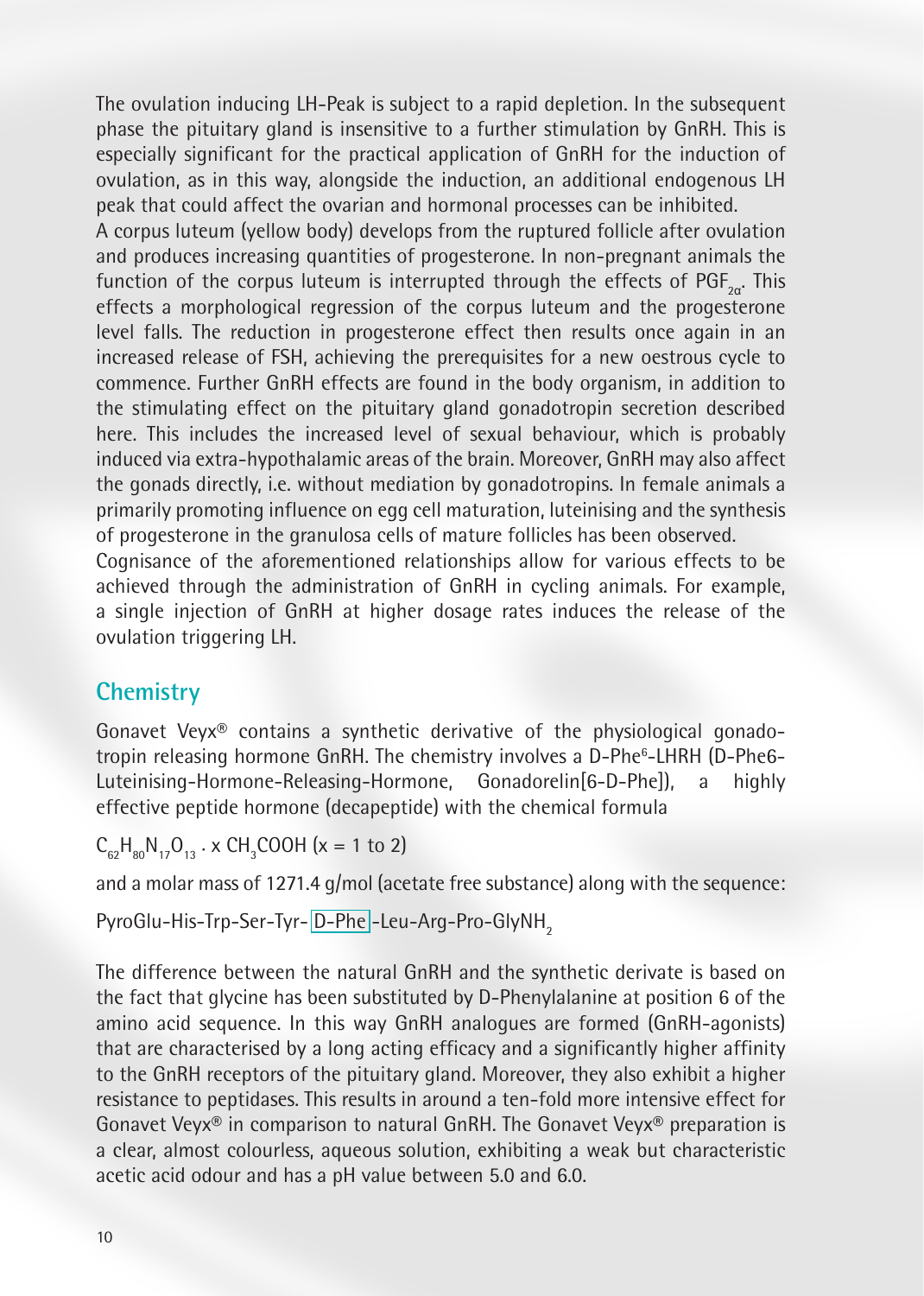## **Pharmacology**

The effect of the Gonadorelin[6-D-Phe] contained in Gonavet Veyx® corresponds to that of the natural endogenous GnRH, whereby the intensity and duration of action in the synthetic analogue exhibit a considerable increase. Gonadorelin[6-D-Phe] stimulates to a large extent the synthesis and especially the release of gonadotropins from the pituitary gland. Thereby, the increase of the LH level in blood plasma following the application of Gonavet Veyx<sup>®</sup> is particularly noticeable. The LH peak occurring in a spontaneous cycle is imitated and effects all the physiological reactions involved with the follicle maturation and ovulation. The exogenously given Gonavet Veyx® in prooestrus or early oestrus is effective on the gonadotropin forming cells of the adenohypophysis. In these stages of the cycle, the disposition for reactivity by the pituitary gland and the ovary is particularly high. The release of LH commences immediately after the injection and develops into an LH peak within 1 to 2 hours. The initial values are only to be found again after about 7 to 8 hours.

The single exogenous supply of Gonavet Veyx® leads to a transitional release of LH. A simultaneously high GnRH level is physiologically abnormal and effects a desensitising of the gonadotropic cells as a result of a decline of GnRH receptors in the cell membrane. As a consequence, the release of Gonadotropins fails to occur. In figure 3 the LH profile of cows with a disturbed course of the puerperium is shown following a single application of 1 ml Gonavet Veyx®.



Fig. 3: LH blood level following a single application of 50 μg Gonadorelin [6-D-Phe] at differing times in the puerperium (BUSCH 1986)

Based on this Gonavet Veyx® has the ability to release LH from the adenohypophysis and to induce a characteristic LH progression curve in the blood plasma from already 5 days post-partum (BUSCH 1986). The peak value of the induced LH blood level values relates principally to the state of the individual neuro-endocrine development of the animal. Otherwise it is to be reckoned with that the  $1<sup>st</sup>$  ovulation p. p. will be induced prematurely and to a large extent independent of the dosage of the applied preparation. Gonadorelin[6-D-Phe] stands out as having a very good tolerance level. It has low toxicity. The estimated  $LD_{50}$  following intravenous administration was 15.4 mg/kg live weight in rats. For the subacute toxicity tests (28-day application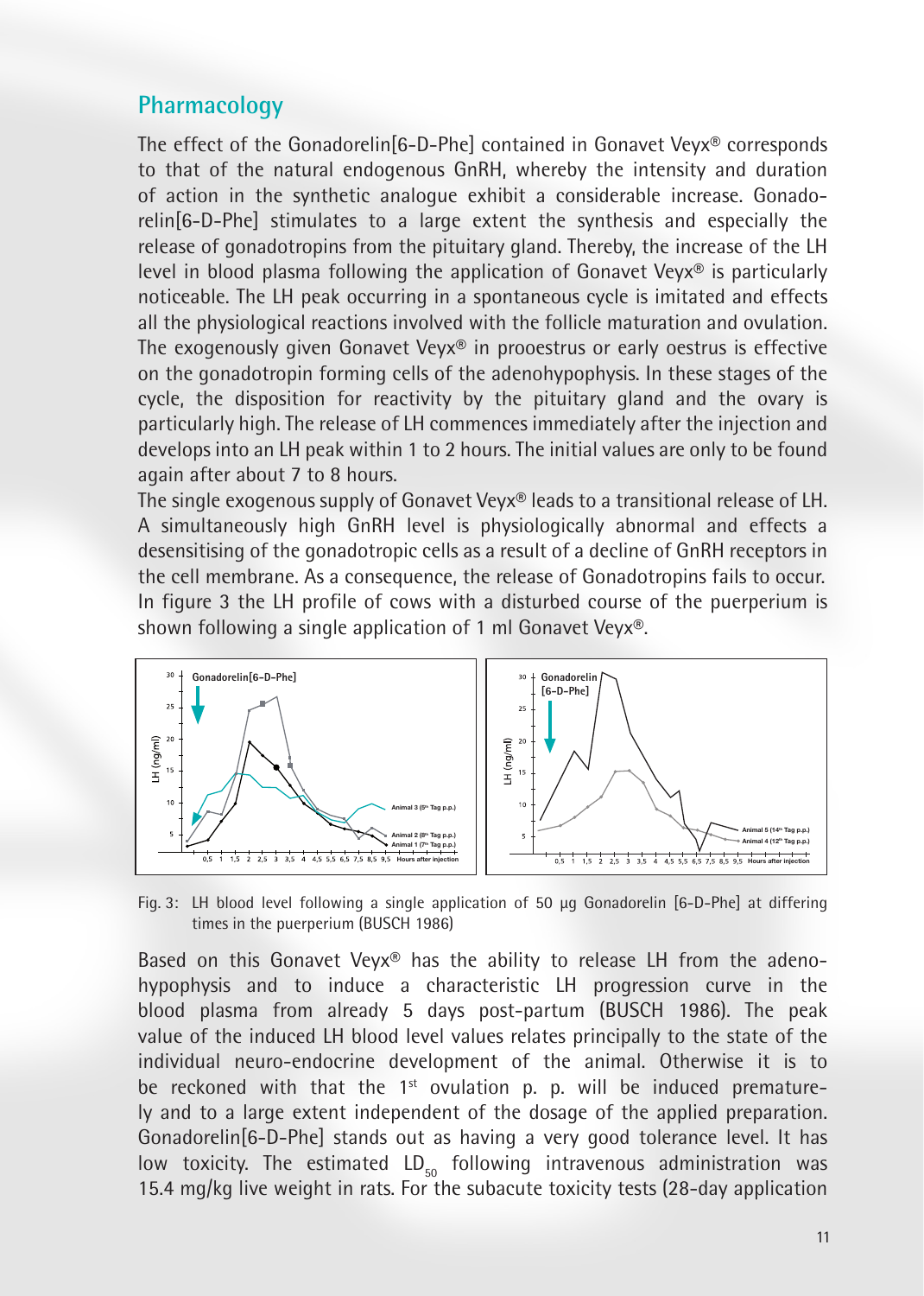duration) in rats showed that Gonavet Veyx® was harmless at application levels that corresponded to 50 times the therapeutic dosage. Gonadorelin[6-D-Phe] is completely metabolised within 10 hours following the injection. Intoxications cannot be achieved with the active substance, however, it has to be dosed precisely in the interests of achieving a timed and precise determinable effect.

Gonadorelin[6-D-Phe] is considered harmless from a biological residue perspective. The breakdown and inactivation of GnRH takes place very rapidly, so that its biological half-life is very short. In heifers, for example, the highest blood level was attained five minutes after an intravenous injection of 2.5 mg GnRH and the initial level was already achieved after 1.5 hours. Excretion of the metabolites occurs primarily via the kidneys. Therefore, there is no requirement for a withdrawal period.

## **Pharmacotherapy**

# **Application in cattle**

Gonavet Veyx® enables an effective therapy and prophylaxis for various disorders of the reproductive process in cattle. A significant improvement in the pregnancy rates, a reduction in the need for sterility treatments and low culling selection rates due to inability to breed are all confirmed in many scientific studies.

The tolerance to and efficacy of Gonavet Veyx® was determined and tested using around 2,900 cattle for indications with a very diverse range of diagnostic or therapeutic aspects. In contrast, about 1,800 control animals were used, i.e. cows that were kept under the same conditions and were not treated at all or given original GnRH.

#### **1. Therapy of ovulation disorders**

The secretion of LH induced by a single application of Gonavet Veyx<sup>®</sup> can be used to induce ovulation in cattle, insofar as a tertiary follicle exists on one of the ovaries. Disorders such as delayed ovulation and ovarian cysts that touch upon no timely release of LH or an LH deficiency, are thus indications for Gonavet Veyx®.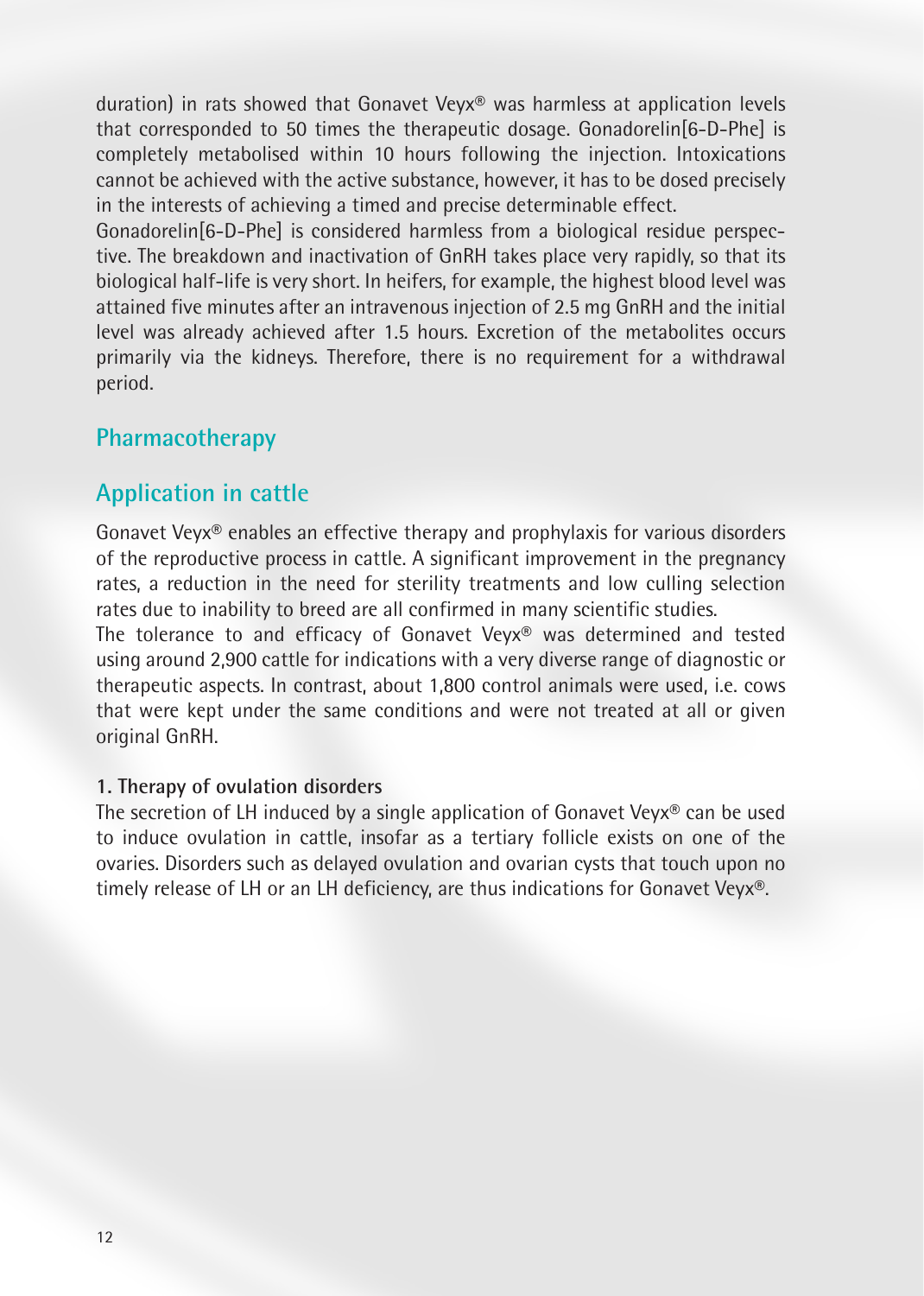#### Delayed ovulation

In cattle the rupturing of the follicle is to be considered as delayed when it does not occur within 6 to 16 hours following the ending of standing oestrus.

The significance of delayed ovulation as a factor that reduces fertility is based on the fact that at the time of possible amphimixis, either the egg cell or the sperm are damaged or already dead.

Several clinical studies in cows with delayed ovulation have shown that the pregnancy rate significantly increases by 12 – 15 % after the application of Gonavet Veyx® compared to untreated control animals.

If delayed ovulation has been diagnosed or is assumed, a double insemination is always recommended  $(1^{st}$  insemination in the second half of oestrus,  $2^{nd}$  insemination 24 hours later). If possible, Gonavet Veyx® should be administered at the time of the  $1<sup>st</sup>$  insemination, at the latest, however, at the  $2<sup>nd</sup>$  insemination).

### Ovarian cysts

The efficiency of cyst treatment using Gonavet Veyx® has been determined in comprehensive clinical investigations. This showed that 60 % of the cows  $(n = 250)$  treated with the preparation were already in-calf to the first insemination. The overall pregnancy rate was about 80 %. Recidive cysts were observed in 11 % of the animals. The interval between the cyst treatment and the first AI (Artificial insemination) lay at 28.7 days. The interval between the treatment and pregnancy diagnosis was on average 48.3 days.

The Ovsynch procedure described in Section 3 has also proven successful for the therapy of ovarian cysts.

The fertility of the ovulated egg cells in the oestrus induced by the hormone treatment is significantly reduced. Thus the treated animal should be inseminated in the subsequent oestrus, i.e. 3 weeks later. Also, when following the treatment using the Ovsynch procedure, so that the pregnancy rate is comparable to other therapy procedures, it is an advantage that the majority of the animals remain cyclic.

### **2. Stimulation of the ovaries in the puerperium**

In a number of studies involving large numbers of animals it was determined that the prophylactic application of Gonavet Veyx® in the clinical puerperium significantly reduced the frequency of endometritis and reduced the calving interval. The preparation should be injected 12 days post-partum. At this time the ovaries almost always exhibit an LH responsive follicle. It has proven effective to carry out a  $PGF_{2a}$  injection seven days after the application in order to induce a second oestrus. The treatment should ensure that a cyclic ovarian activity commences early in the puerperium. If the cycle has begun in the animals, then in most cases oestrus will occur at regular intervals. The insemination can then be carried out at the end of the planned calving to first insemination interval.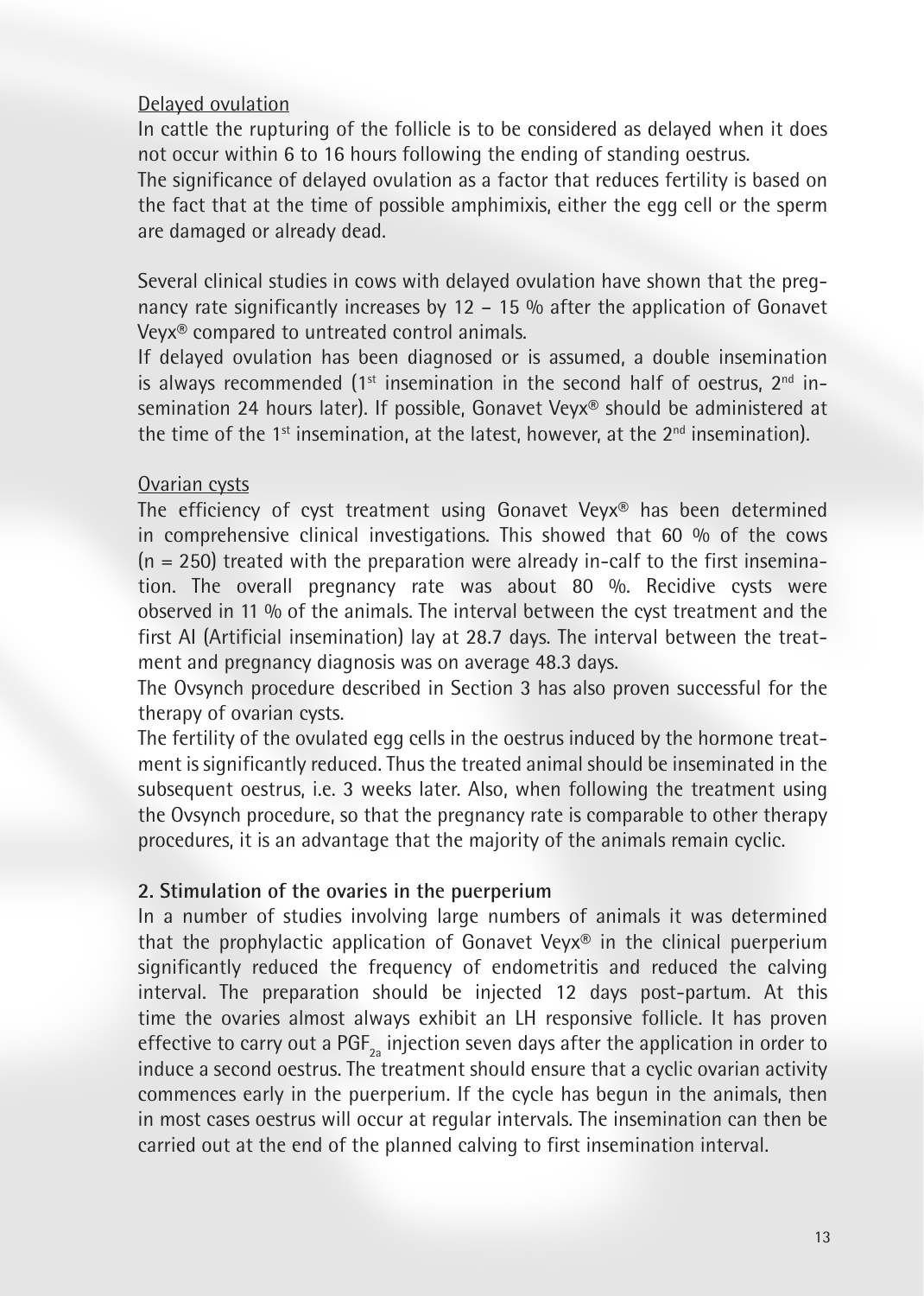#### **3. Ovulation synchronisation**

Ovulation synchronisation is primarily suitable for units with problems with oestrus detection and low oestrus rates (HEUWIESER and MANSFELD 1999).

#### Ovsynch procedure

The Ovsynch procedure developed in the USA is by far the most widely used method of ovulation synchronisation in cattle. Animals included in the synchronisation procedure are initially administered a GnRH preparation, e.g. Gonavet Veyx®. They are given PGF<sub>2</sub> e.g. PGF Veyx® forte seven days later. Two days (30 – 48 hours) after the PGF<sub>2</sub> treatment, a second GnRH application is carried out. The animals involved can then be inseminated at a , fixed-time' without any preceding oestrus detection 8 – 24 hours later. (Fig. 4). However, it is the opinion of some authors that carrying out oestrus detection is to be recommended, as where an oestrus commences after the first injection, all subsequent injections can be avoided. Moreover, the timing of oestrus detection can be planned when using the Ovsynch procedure.



Fig. 4: Ovulation synchronisation with the Ovsynch procedure (acc. to WILTBANK 1998)

The mode of effect touches upon the following (HEUWIESER and MANSFELD 1999): The first GnRH administration leads to the ovulation of the dominant follicle within 24 – 32 hours and thereby to the formation of a new or an additional corpus luteum. This is why oestrus occurs only after the first PGF<sub>2</sub> administration. Within 1– 2 days after the GnRH administration there is the development of a new follicle surge. One of the follicles achieves dominance and can be ovulated following the PGF<sub>2</sub> induced luteolysis. The second GnRH administration effects a synchronised ovulation.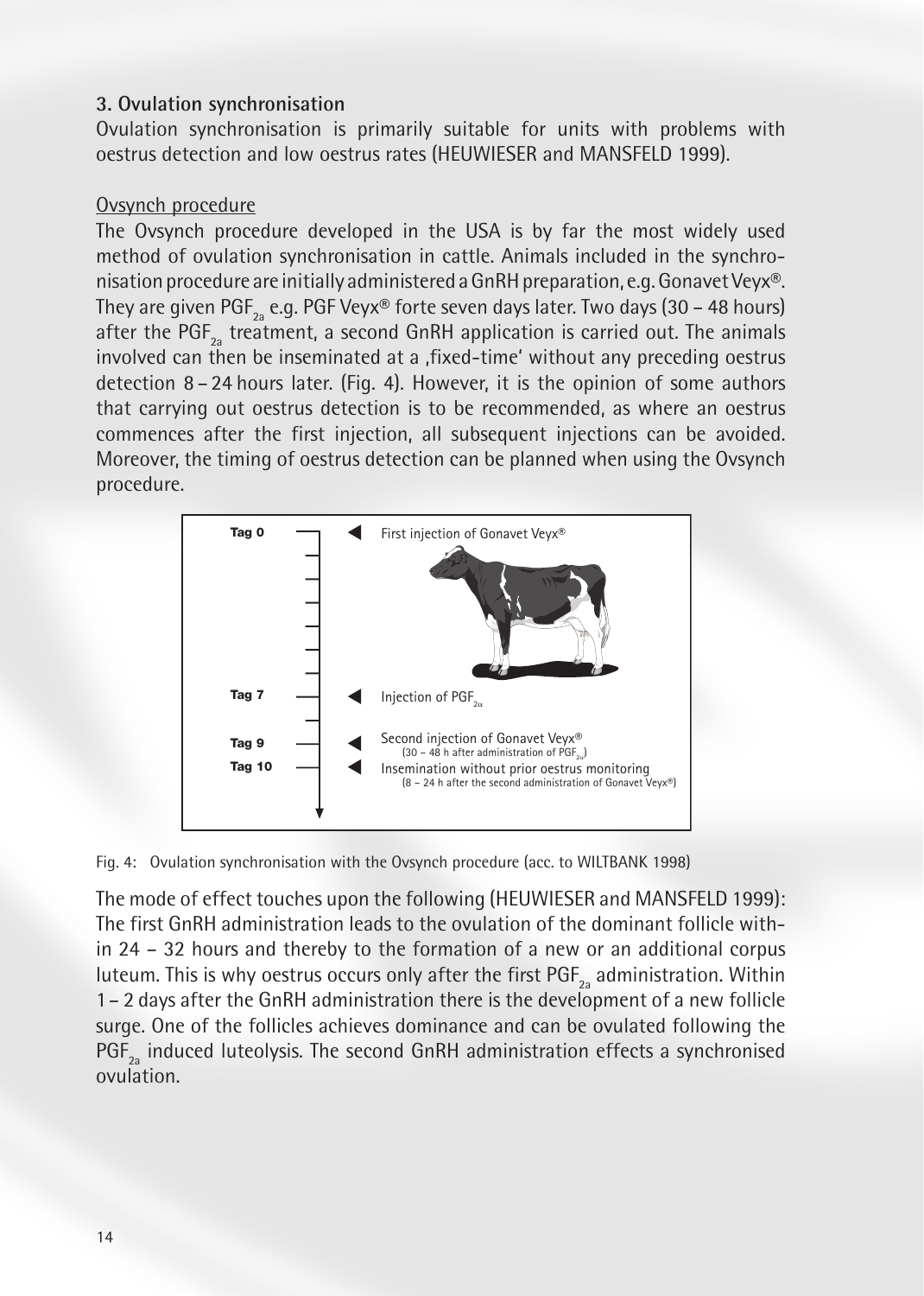Based on various investigations, the success rate for insemination in cows following the carrying out of the Ovsynch procedure and inseminated using a fixed-time insemination were only slightly lower than those for the respective control animals inseminated based on oestrus detection. In all studies published to date, it was determined consistently that this procedure produces better results in cows than in heifers.

It is recommended, when applying the Ovsynch procedure, that all animals to be synchronised undergo a gynaecological examination, in order to detect patients with pathological conditions of the reproductive organs and to exclude or treat them prior to synchronisation. SOBIRAJ and PRESCHE (1999) recommend that the Ovsynch procedure is carried out under veterinary supervision when they have not been detected as being in oestrus by the 60<sup>th</sup> day p.p. because of anoestrus or they are acyclic.

The Ovsynch procedure can also be successfully used to treat cows with ovarian cysts (see Section 1 of this brochure).

### Presynch procedure (pre-synchronisation)

After application of the Ovsynch procedure, the rate of conception is highest when it is started 6 – 12 days after oestrus (HEUWIESER 2010). In order to achieve this in as many animals as possible,  $\mathsf{PGF}_{_{2\alpha}}$  can be administered twice at an interval of 14 days for pre-synchronisation. The Ovsynch procedure is started within a period of 12 – 14 days after the last application of  $\mathrm{PGF}_{\mathrm{2}\alpha}$ .

#### Resynch procedure (post-synchronisation)

In order to optimise the time between a negative pregnancy diagnosis and repeat insemination, a post-synchronisation can be carried out (HEUWIESER 2010). This involves a regular Ovsynch protocol. It is timed so that the first GnRH administration is carried out already 7 days prior to the pregnancy diagnosis and an administration with  $\mathsf{PGF}_{\mathsf{2a}}$  for those with a negative result on the same day as the pregnancy test. The best insemination results are achieved when the resynch protocol is commenced 33 days after the insemination of the first Ovsynch protocol.

### Ovulation synchronisation BUSCH

As an alternative to the aforementioned application possibilities, according to BUSCH (1999) Gonavet Veyx® can also be used as follows: Animals that do not exhibit oestrus within the scope of oestrus synchronisation using a  $PGF_{2a}$ injection receive a further PGF<sub>2</sub> administration 11 days after the first injection. Where there is no detectable oestrus after the second application, then an application of Gonavet Veyx<sup>®</sup> occurs on the morning of the  $3<sup>rd</sup>$  day after the repeat injection with a subsequent fixed-time insemination without consideration of any signs of oestrus. The prerequisite for success for such a procedure is the strict carrying out of puerperal controls and the treatment of diseased animals. The procedure should be carried out at the earliest from 55 to 60 days p.p.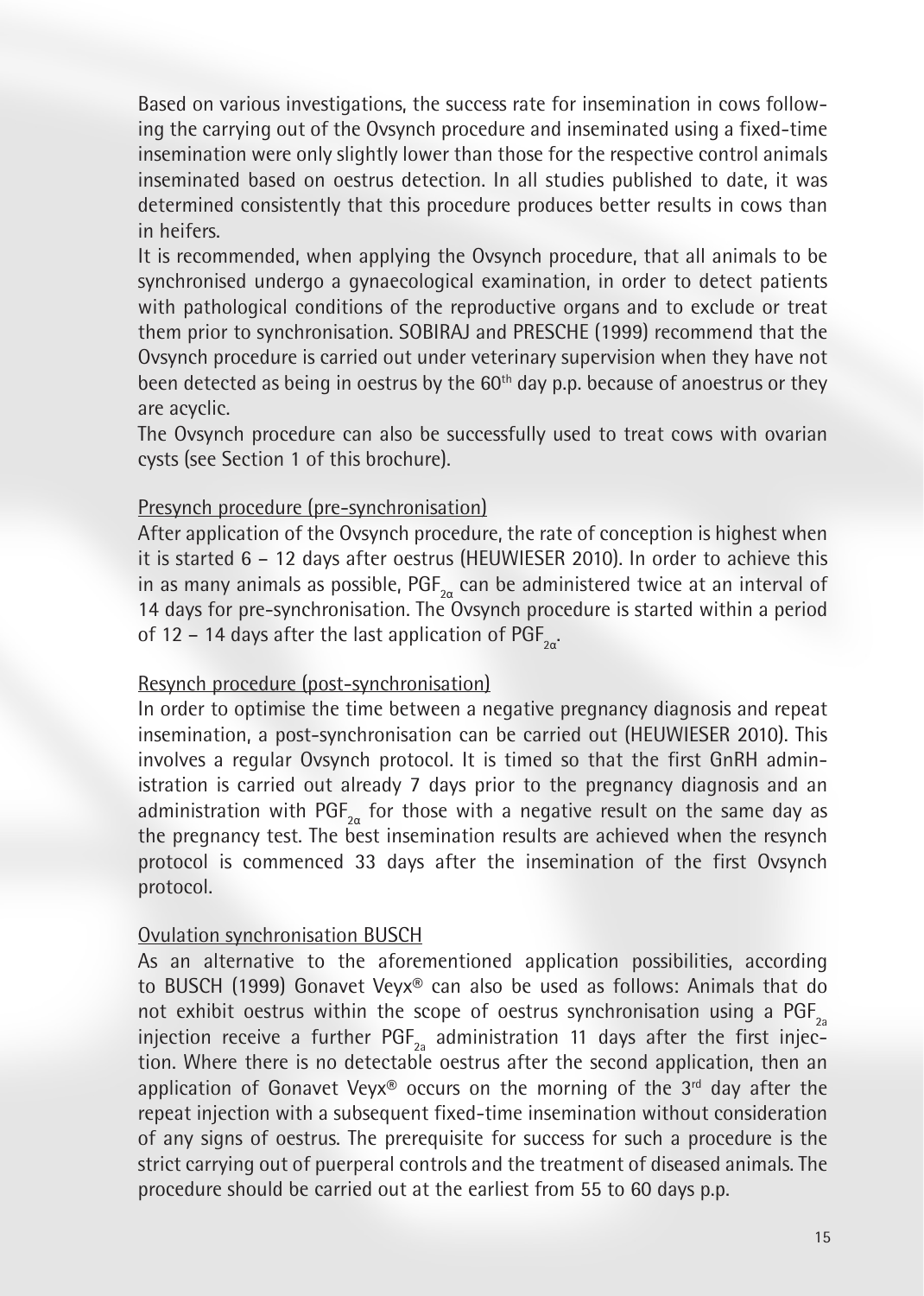## **Application in pigs**

Gonavet Veyx® allows for controlling the onset of ovulation, following a preceding oestrus synchronisation in adult sows and gilts, so that the insemination of batches of animals can be pre-planned precisely (fixed-time insemination). The ovulation synchronisation of batches of animals has for many years presented a proven method of controlling reproduction. The resulting advantages in terms of production technology, hygiene, and labour economics help to improve management and to increase the output in piglet production farms.

Ovulation synchronisation allows for semen to be previously sourced and more easily planned. Moreover, checking for returns to oestrus is simplified. The group of inseminated breeding sows then follow the same sequence during gestation and will farrow within a few days of each other. The application of PGF $_{2a}$  (PGF Veyx®) and the long acting oxytocin Hypophysin<sup>®</sup> LA ensures that the commencement of birth in this sow group is concentrated within a short time frame. This allows for the observation and assistance at farrowing to be reduced from many days and nights to just a few. Piglet care (e.g. iron administration, vaccinations) can be carried out at predetermined times with large groups of piglets. The basic principles of health and hygiene in pig production and weaner rearing are better realised. Use of reproduction control methods has the following advantages for the sow breeder:

- Potentially simultaneous occupation and clearance of stall units (all-in-allout-principle)
- Better organisation of work and production steps
- Production of uniform piglet lots with the same genetic structure and the resulting market advantages
- Reduction of expenses for keeping of teaser and breeding boars
- Reliable integration in groups of replacement sows in periodic farrowing systems
- More efficient planning and control of gilt stock management.

Essential prerequisites for the efficacy of systems that control reproduction are the correct timing and preparation of batches of healthy and reproductively primed breeding animals, as well as high levels of provision and care. However, the application of medications to control reproduction cannot compensate for serious deficiencies in nutrition, housing, health related deficiencies, or bad management. The synchronised ovulation procedure with Gonavet Veyx® differs according to whether gilts or adult sows are to be included (Fig. 5). The procedures listed here can be applied without problem to specific unit circumstances (e.g. choice of weekday when weaning and insemination is to be carried out).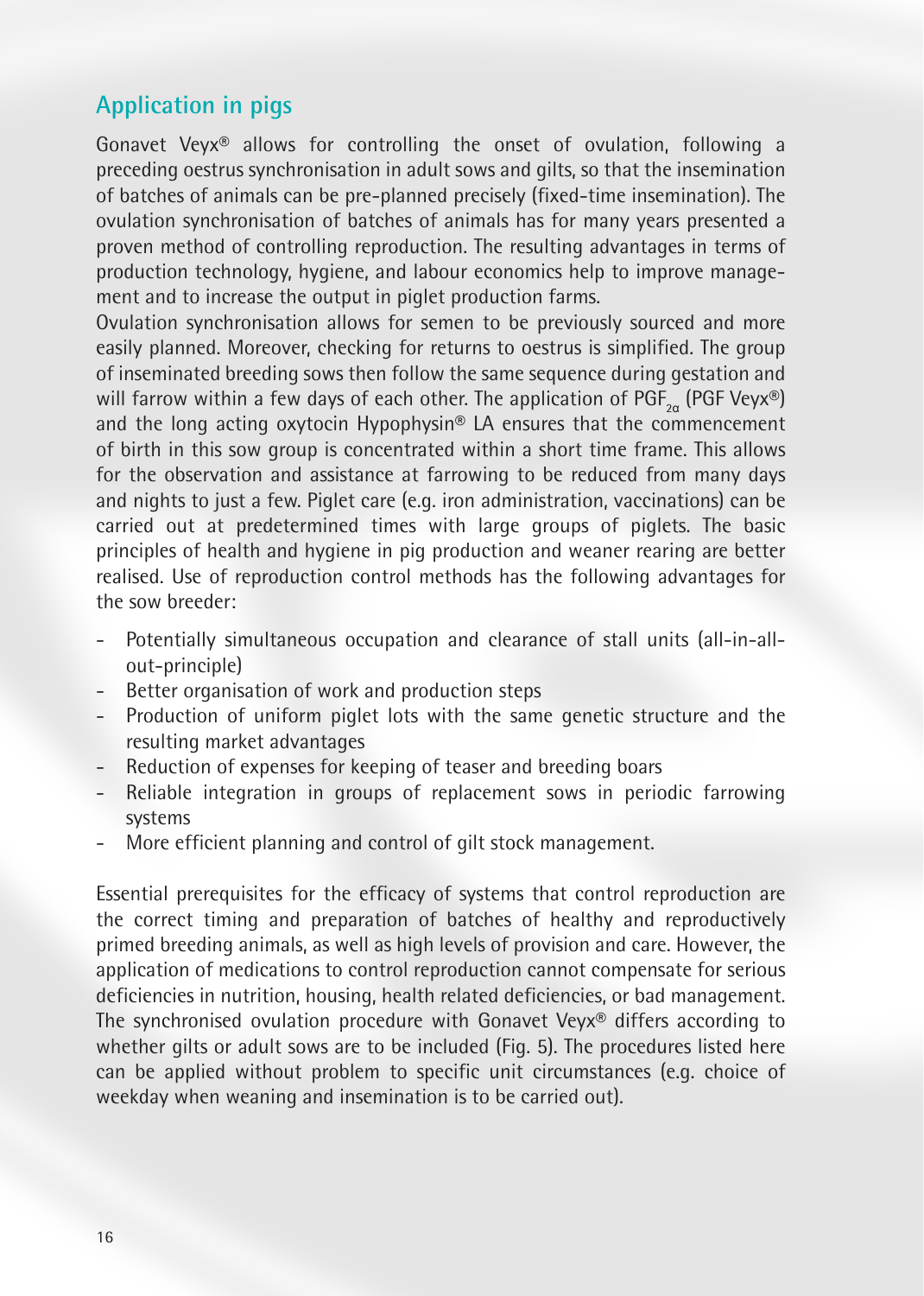|                                                                         |           |       | <b>Adult sows</b><br>(4-week suckling) | Gilts                           |  |  |
|-------------------------------------------------------------------------|-----------|-------|----------------------------------------|---------------------------------|--|--|
|                                                                         |           | a. m. |                                        | Last Altrenogest admin.         |  |  |
| Day 0                                                                   | Tuesday   | p. m. |                                        |                                 |  |  |
| Day 1                                                                   | Wednesday | a. m. |                                        | $24 - 48$ hours                 |  |  |
|                                                                         |           | p. m. | weaning                                |                                 |  |  |
|                                                                         |           | a. m. | 24 hours                               | Oestrus induction               |  |  |
| Day 2                                                                   | Thursday  | p. m. | Oestrus induction                      |                                 |  |  |
| Day 3                                                                   |           | a. m. |                                        |                                 |  |  |
|                                                                         | Friday    | p. m. |                                        | 78 - 80 hours                   |  |  |
|                                                                         |           | a. m. | 72 hours*                              |                                 |  |  |
| Day 4                                                                   | Saturday  | p. m. |                                        |                                 |  |  |
|                                                                         | Sunday    | a. m. |                                        |                                 |  |  |
| Day 5                                                                   |           | p. m. | Gonavet Veyx®                          |                                 |  |  |
|                                                                         |           | a. m. |                                        |                                 |  |  |
| Day 6                                                                   | Monday    | p. m. | 24 - 26 hours: Al,                     | Al <sub>1</sub> : 24 - 26 hours |  |  |
|                                                                         |           | a. m. | 16 hours: Al,                          | Al <sub>2</sub> : 16 hours      |  |  |
| Day 7                                                                   | Tuesday   | p. m. |                                        |                                 |  |  |
| a. $m =$ morning; p. $m =$ afternoon<br>* 3-week suckling 78 - 80 hours |           |       |                                        |                                 |  |  |

Fig. 5: Methods of ovulation synchronisation and fixed-time insemination in adult sows and gilts

### **1. Ovulation synchronisation in adult sows**

HCG was initially used to achieve a biological synchronisation of ovulation in group housed breeding sows. Its antigenic and immunogenic properties proved to be a particular disadvantage. Therefore, today, the very well tolerated Gonavet Veyx® is used for ovulation synchronisation in adult sows following an oestrus induction after weaning. Maprelin® or preparations with the active substance PMSG (Pregnant Mare's Serum Gonadotropin, Synonym eCG = equine chorionic gonadotropin) are available to stimulate follicular growth and development. The latter have similar properties to hCG products, as both active substances are harvested from biological material. Maprelin® contains the very well tolerated synthetic active substance Peforelin. This involves a GnRH analogue, which in contrast to the active substance contained in Gonavet Veyx®, does not stimulate LH secretion, but FSH secretion.

Thus Maprelin®, just like PMSG (eCG), is suitable for stimulating oestrus and thereby fulfils the necessary prerequisites for favourable endocrine conditions for the fixed-time induction of ovulation and insemination.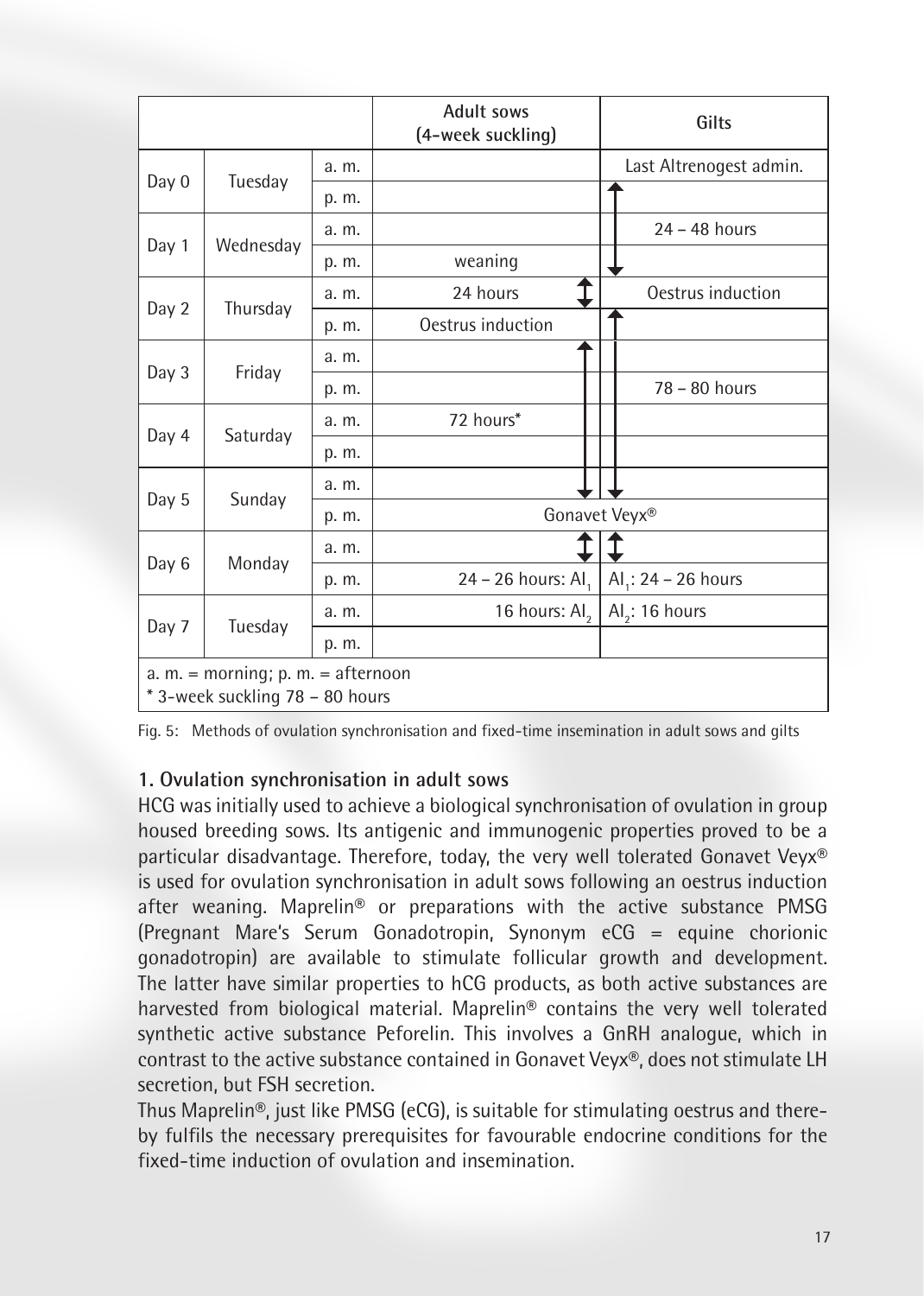The best results are produced by animals that exhibit a strong standing reflex at the time of insemination. Oestrus detection is therefore also to be recommended for fixed-time inseminations. Evaluation of the standing reflex behaviour can be helpful in optimising ovulation synchronisation and adapting to individual unit conditions.

Ovulation synchronisation is carried out as follows in adult sows:

- Simultaneous weaning off of the piglets
- 24 hours after weaning, oestrus induction using Peforelin or PMSG (eCG). The dosage is based on parity (litter no.): Sows weaned off their first litter, receive 37.5 μg Peforelin, equivalent to 0.5 ml Maprelin®, or 750 – 1000 IU PMSG (eCG). Sows that have weaned more than one litter receive 150 μg Peforelin, equivalent to 2 ml Maprelin® or 750 – 1000 IU PMSG (eCG).
- Injection of 1 ml Gonavet Veyx® (in exceptional circumstances 0.5 ml is enough) at times following oestrus induction that are dependent on the duration of suckling:
	- $-$  for  $>$  4 week suckling period = 56  $-$  58 hours after oestrus induction
	- for 4 week suckling period = about 72 hours after oestrus induction
	- for 3 week suckling period =  $78 80$  hours after oestrus induction
- Fixed-time insemination:
	- Al<sub>1</sub>: 24 hours after Gonavet Veyx® administration
	- Al $_2$ : at the latest 16 hours after Al $_1$
	- $-$  Al<sub>3</sub>: recommended in sows with longer oestrus duration approx.  $6$  8 hours after Al<sub>2</sub>.

In comparison to the control treatments using hCG or combinations of hCG and GnRH following oestrus induction carried out by giving PMSG, Gonavet Veyx® proved superior in respect of the synchronisation effect and the farrowing results (Table 1).

**Table 1: Fertility performance of adult sows after oestrus induction using PMSG and ovulation synchronisation with hCG or Gonavet Veyx® (HÜHN and BRÜSSOW 1997, BRÜSSOW and WÄHNER 2005)**

|               | Number of<br>animals | Pregnancy<br>rate $(%$ | PBA/litter | Piglet index     |
|---------------|----------------------|------------------------|------------|------------------|
| hCG           | 30973                | 80.7 <sup>b</sup>      | 10.9       | 880 <sup>b</sup> |
| Gonavet Veyx® | 20701                | $83.0^{\circ}$         | 11.0       | 913 <sup>a</sup> |

 $^{\circ}$ ,  $^{\circ}$ : Differences between the groups were significant (p < 0.05).

PBA = piglets born alive; Piglet index = piglets born alive per 100 first inseminations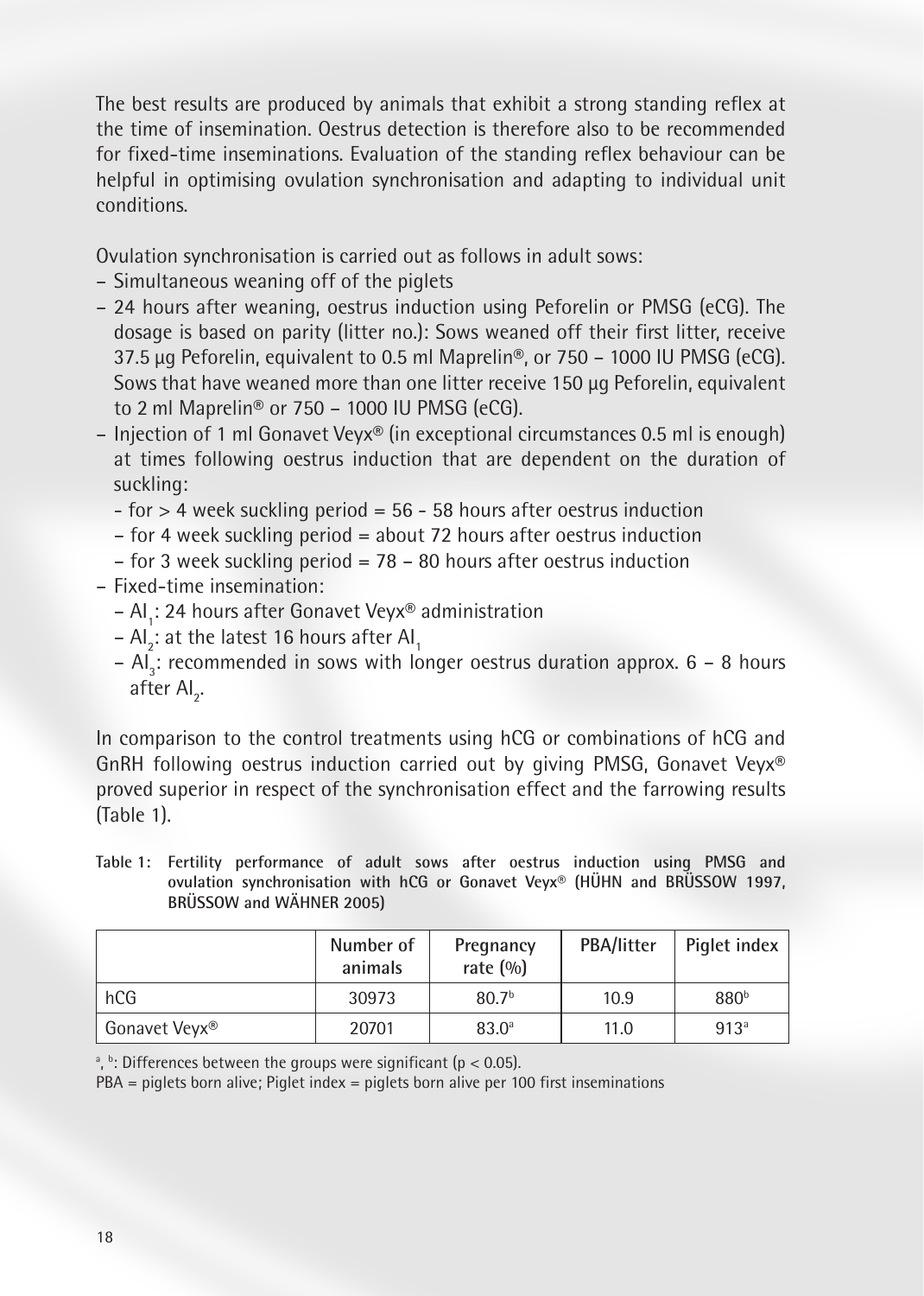Practical experience is now available for oestrus induction using Maprelin® from a large number of pig units.

In comparison to ordinary methods based on the use of PMSG, comparably good results are achieved with Maprelin®, as is illustrated in the following example:

In a unit in Thuringia with a weekly farrowing pattern and a 3 week suckling period, different timings of the Gonavet Veyx® injection after the Maprelin® administration were tested. Most of the parameters encompassed in the four groups were similar and did not differ significantly (Table 2). However, there was a tendency for better results in regard to the rate of oestrus and farrowing rate in the Maprelin® treated groups. Significant differences were found in respect of live born piglets and piglet index between the two Maprelin® groups as well as for the piglet index between both PMSG groups ( $p < 0.05$ ). In summary it could be determined that the best results were achieved with a 78 hour interval between the Gonavet Veyx® and the Maprelin® administration.

| Interval                     |                                | 74 hours                 | 78 hours                       |                             |  |
|------------------------------|--------------------------------|--------------------------|--------------------------------|-----------------------------|--|
| Gonavet Veyx®                | PMSG (eCG)                     | Peforelin                | PMSG (eCG)                     | Peforelin                   |  |
| Number of animals            | 61                             | 63                       | 64                             | 65                          |  |
| Oestrus rate (%)             | 93.4                           | 95.2                     | 90.6                           | 92.3                        |  |
| Farrowing rate (%)           | 84.2                           | 90.0                     | 81.0                           | 85.0                        |  |
| PBA/litter $(\bar{x} \pm s)$ | $11.02 \pm 2.97$ <sup>ab</sup> | $10.06 \pm 2.45^{\circ}$ | $10.96 \pm 2.78$ <sup>ab</sup> | $11.08 + 2.77$ <sup>a</sup> |  |
| Piglet index <sub>PGA</sub>  | 928 <sup>c</sup>               | 905 <sup>bc</sup>        | 888 <sup>b</sup>               | $942$ <sup>ac</sup>         |  |

**Table 2: Performance data of adult sows after fixed-time insemination**

a, b, c. Differences between the groups were significant (p < 0.05).

PBA = piglets born alive; Piglet index = piglets born alive per 100 first inseminations

#### **2. Ovulation synchronisation in gilts**

Sexual maturity is an important prerequisite for all medicated measures to control reproduction in gilts. In order to achieve this, replacement gilts not home reared should be purchased in good time. In general, stimulation procedures should be carried out at an early stage. In general, regular boar contact should commence from 180 days of age and frequent changes in housing and mixing groups of gilts is recommended to stimulate the natural triggers for puberty. Oestrus detection measures must be carried out and recorded in order to document puberty as defined by the observation of the first standing oestrus. When the animals have had at least one oestrus and are at least 220 days old – some breeding organisations recommend 250 days – and have a weight of at least 115 kg, hormonal control measures can commence. Initially the oestrous cycle is inhibited temporarily by administering Altrenogest. After this, an oestrus induction is carried out using PMSG or Maprelin® treatments. Subsequently, ovulations can be synchronised.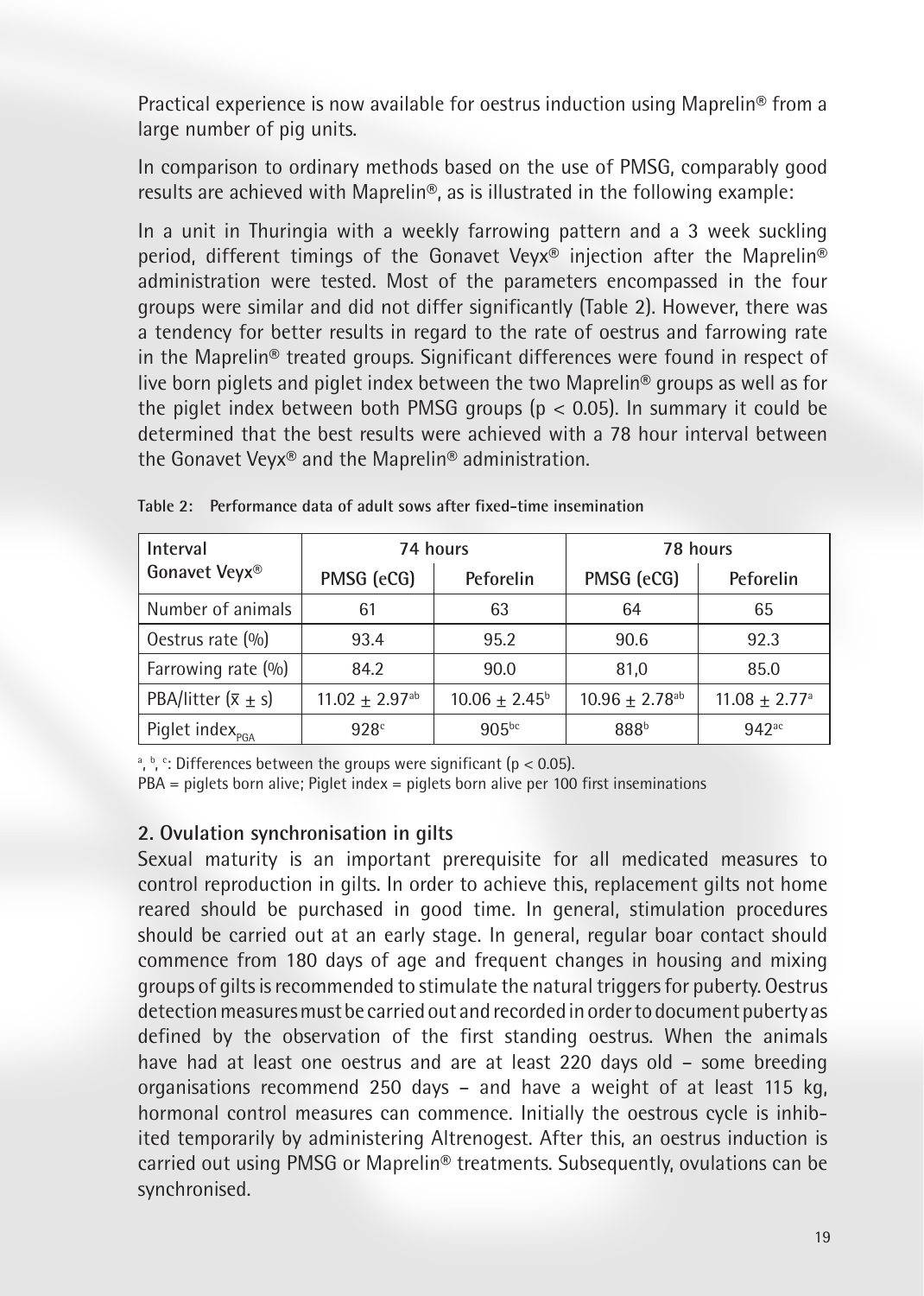Ovulation synchronisation is carried out as follows in sexually mature gilts:

- oral treatment of 20 mg Altrenogest daily over 18 days
- oestrus induction after the final Altrenogest treatment, e.g. by administering 150 μg Peforelin (equivalent to 2 ml Maprelin®) 48 hours after the final Altrenogest treatment or through the administration of 750 – 1000 IU PMSG (eCG) 24 – 48 hours after the final Altrenogest treatment
- 78 80 hours after oestrus induction, the treatment with 1 ml Gonavet Veyx® is carried out
- Fixed-time insemination:
- AI<sub>1</sub>: 24 26 hours after Gonavet Veyx® administration
- $\,$  Al $_2$ : at the latest 40 hours after the Gonavet Veyx® administration
- $\,$  Al $_{3}$ : when required, gilts with a longer oestrus: approx. 6 8 hours after Al $_{2}$ .

Gonavet Veyx® also proved more suitable for synchronising ovulation in gilts than hCG (Table 3).

|                     | Table 3: Fertility performance of gilts after oestrus induction using PMSG and ovulation |  |  |  |  |  |
|---------------------|------------------------------------------------------------------------------------------|--|--|--|--|--|
|                     | synchronisation with hCG or Gonavet Veyx® (HÜHN and BRÜSSOW 1997, BRÜSSOW and            |  |  |  |  |  |
| <b>WAHNER 2005)</b> |                                                                                          |  |  |  |  |  |

|               | Number of<br>animals | Pregnancy<br>rate $(%$ | PBA/litter | Piglet index     |
|---------------|----------------------|------------------------|------------|------------------|
| hCG           | 1459                 | 74.4 <sup>b</sup>      | 9.8        | 728 <sup>b</sup> |
| Gonavet Veyx® | 1285                 | 78.8 <sup>a</sup>      | 9.9        | $779^{\circ}$    |

a, b: Differences between the groups were significant ( $p < 0.05$ ).

PBA = piglets born alive; Piglet index = piglets born alive per 100 first inseminations

Fixed-time insemination is also possible in gilts following oestrus induction using Maprelin®, as has been shown based on practical experience on numerous units. The fertility performance in these cases is of the same level as when PMSG is used, as illustrated in the following example:

A 760 sow herd in Bavaria treated pubertal gilts over 18 days using 20 mg Altrenogest orally per day. A group of 85 gilts was treated after 39 hours with PMSG and 79 hours later administered Gonavet Veyx®. Another 98 animals received a Maprelin® administration 48 hours after the final Altrenogest treatment and 80 hours subsequently the Gonavet Veyx® administration. The gilts underwent fixed-time insemination in the presence of a mature working boar at 25 hours and 41 hours, respectively, after the Gonavet Veyx® administration.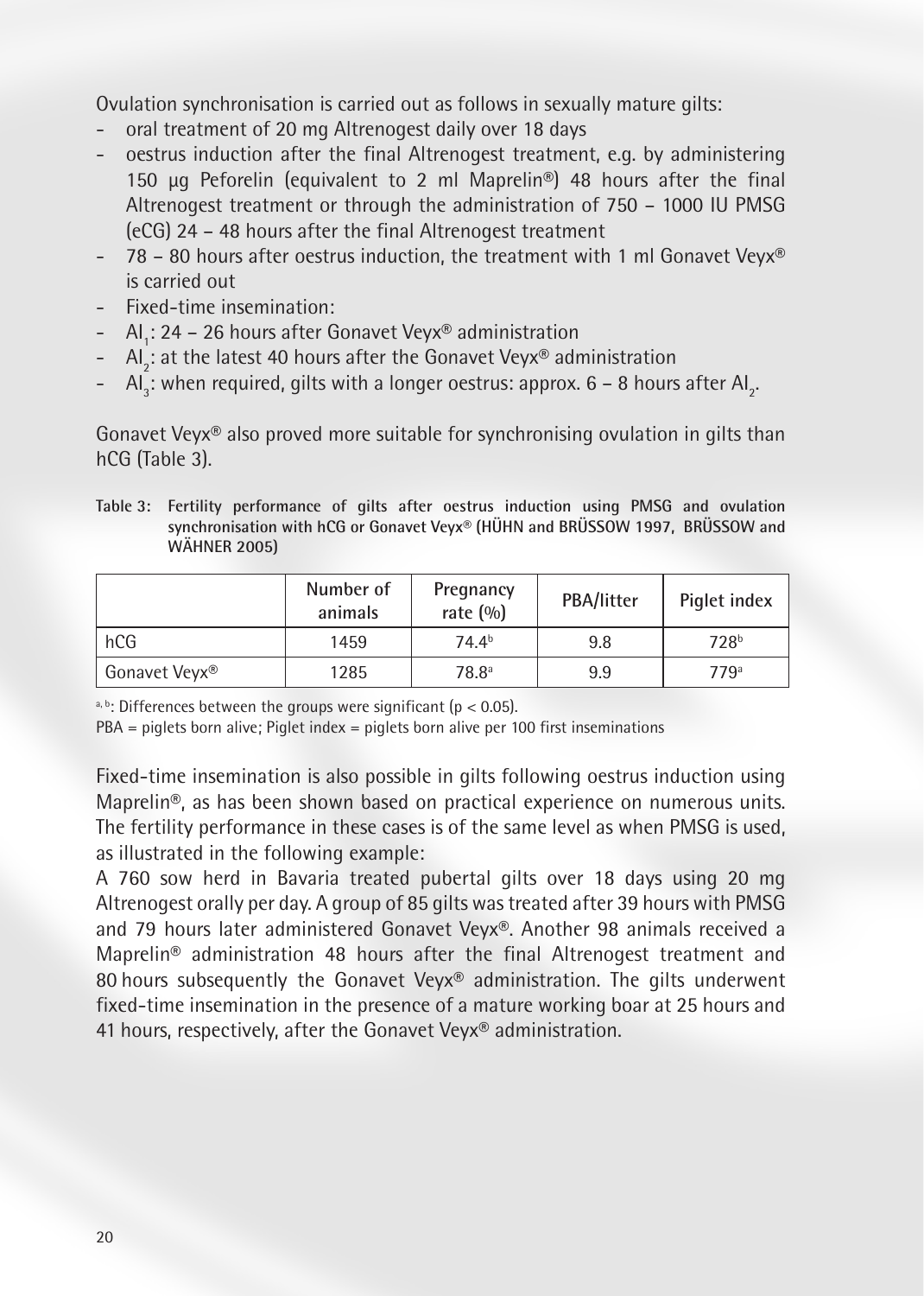Overall the performances were of a very high level and similar in both groups  $(p > 0.05$ ; Table 4). However, there was a tendency for higher farrowing rates following the Maprelin® treatment and higher litter sizes following PMSG treatment.

|                              | PMSG (eCG)     | Peforelin      |
|------------------------------|----------------|----------------|
| Gilts inseminated            | 85             | 98             |
| Standing reflex rate Al.     | 85.88 %        | 85.71 %        |
| Standing reflex rate Al,     | 97.65%         | 98.98 %        |
| Pregnancy rate               | 96.47 %        | 98.98 %        |
| Farrowing rate               | $92.94\%$      | 98.98 %        |
| PBA/litter $(\bar{x} \pm s)$ | $12.66 + 2.68$ | $11.98 + 2.52$ |
| Piglet index <sub>PBA</sub>  | 1192           | 1186           |

**Table 4: Performance data of gilts after fixed-time insemination**

Differences between the groups were significant ( $p < 0.05$ ).

PBA = piglets born alive; Piglet index = piglets born alive per 100 first inseminations

#### **Summary**

Based on the result of the clinical test program and subsequent field studies as well as years of experience with the product in livestock practice, it can be established that Gonavet Veyx® is well-suited for the use in ovulation synchronisation in oestrus induced adult sows and gilts. Gonavet Veyx® leads to a higher synchronisation effect following a preceding induction of the oestrus cycle than is the case with other active substances used for this indication (hCG or combinations of hCG and GnRH). With the new active substance Peforelin in the Maprelin® preparation, fixed-time insemination can be carried out just as successfully as with the previously applied PMSG method. It is generally considered advisory to also carry out oestrus detection with fixed-time insemination, as the best results are to be expected from inseminations that take place when there is a standing reflex.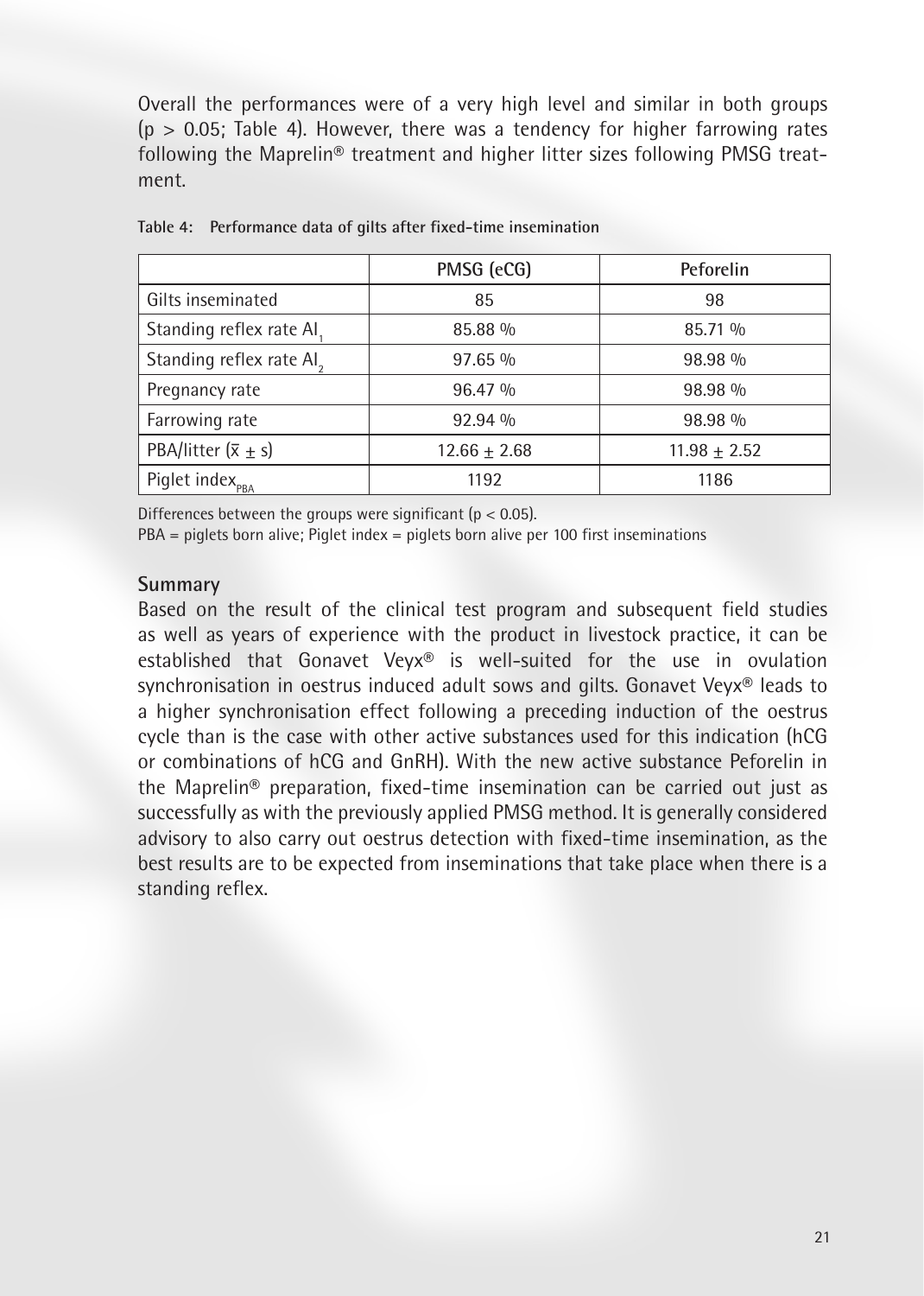## **Application in horse**

The horse belongs to the seasonally polyoestrous animals, whereby they come into oestrus as a result of increasing daylight (day length) also known as "long day breeders". The oestrous cycle of the mare lasts on average for 22 days, but the duration of oestrus is very variable. Ovulatory short oestruses lasting 2 to 3 days can occur as well as fertile long oestruses lasting 8 to 12 days. Oestruses occur more or less at regular intervals during the breeding season. Signs of oestrus are usually exhibited for 1 to 2 days after ovulation, the majority occurring between the 4<sup>th</sup> and 6<sup>th</sup> day of oestrus. Matings that occur later than 6 hours after the release of the ovum and at the end of oestrus, frequently no longer lead to conception.

The reproductive performance of the mare can be influenced in respect of the commencement of oestrus through measures such as feeding correctly according to condition, good housing and husbandry, as well by the stimulating effect of the stallion. Moreover, oestrus can be induced and the time of ovulation influenced by medication.

The use of Gonavet Veyx® in the mare involves correcting gonadotropic deficiency conditions where there are insufficiencies in the central control mechanisms of the oestrous cycle and its regulation. In particular, administering Gonavet Veyx® can be used therapeutically and as part of a breeding programme to induce the release of LH to promote the follicles to mature and trigger ovulation. To this end, the slower metabolic breakdown of Gonavet Veyx®, which ends only after about 10 hours, is particularly important for the reproductive biological hormone profile of the mare.

Generally, a single administration of the 2 ml therapeutic dose is sufficent to achieve the desired effect. In cases of anoestrus and acyclic animals (centrally dependent LH deficit-induced insufficiency of the oestrous cycle) the treatment can be repeated where there is no success after 10 to 20 days using the aforementioned dose.

For the induction of ovulation (shortening the duration of oestrus) in relation to mating, it is recommended that Gonavet Veyx® is administered at the first mating. In case of long lasting oestruses, injections given later can speed up ovulation by around 1 to 2 days.

In contrast to the cow, there is currently no practically relevant indication for medication using Gonavet Veyx® during the puerperium, because the oestrous cycle in the mare as a rule already commences spontaneously about a week after foaling (foal heat).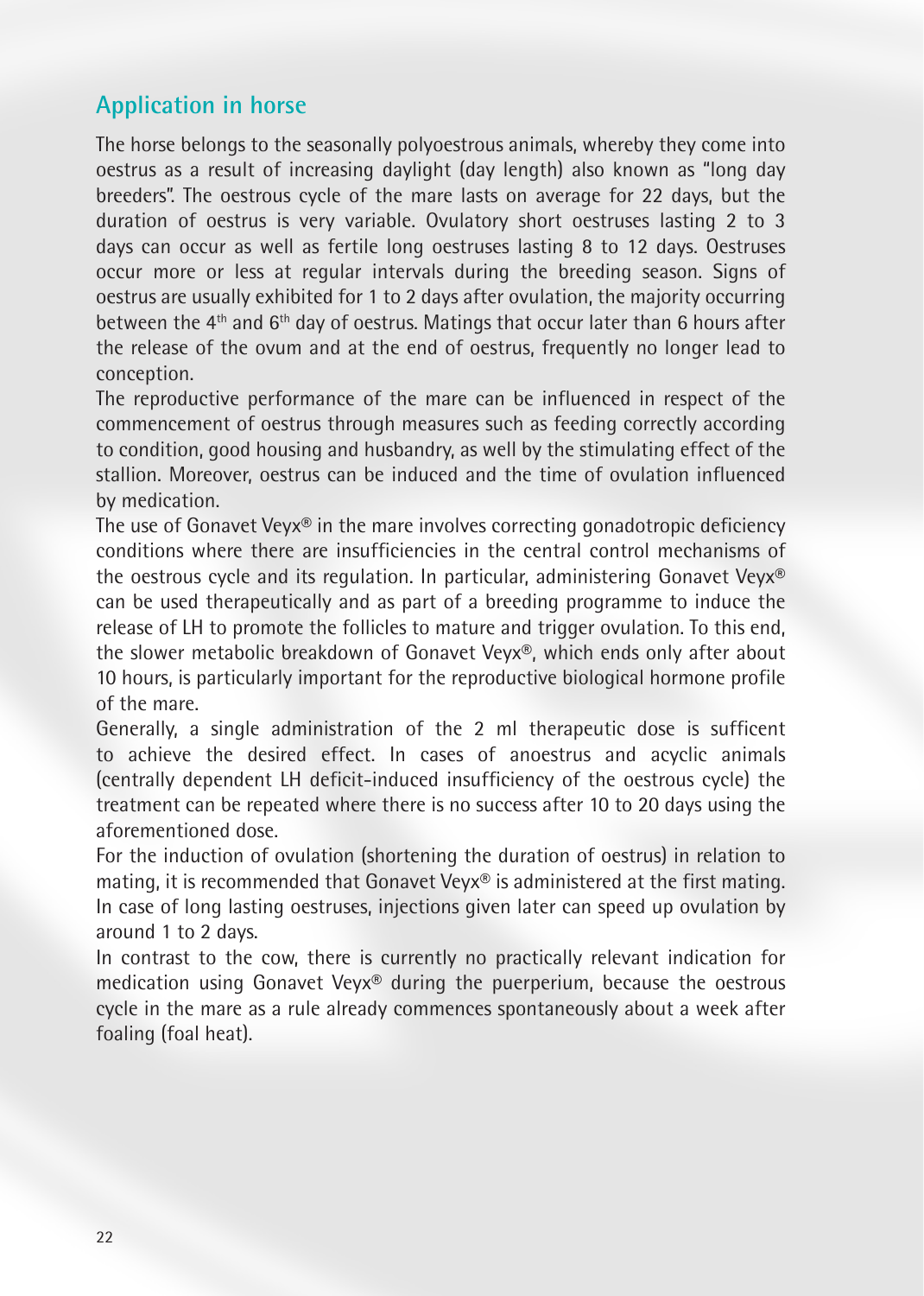### **1. Treatment of anoestrus and acyclic states**

Both cycle disorders are discussed together, because the symptoms are the same (absence of oestrus). A differentiation is mostly possible through repeated examination of the ovaries. In acyclic cases both ovaries are small, solid and smooth, without the presence of cyclic formations. In case of anoestrus, in contrast, subclinical cyclic processes occur that can even include attaining the development of a graffian follicle with the capacity to ovulate. However, such cases are better categorised as suboestrus or still heats. For a true case of anoestrus, mostly relatively small (chestnut to a maximum hen's egg size), slightly bumpy ovaries are determined, on which numerous tertiary follicles can be found, which as a rule are atrophying. Absence of oestrus caused by a persistent corpus luteum must be considered separately. In the narrowest sense, the differentiation of anoestrus has therapeutic significance, as a decision between the use of prostaglandins and Gonavet Veyx® must be taken. The differentiation can be carried out through the determination of progesterone levels in the blood and through sonographic portrayal of the corpus luteal tissues.

The pathological conditions, the November to February period of "winter anoestrus" must be kept separate, which is to be seen as normal and a characteristic of the seasonal cycle in the mare. Only sporadic success is to be reckoned with when attempts are made, upon the request of the owner, to influence heat inducement by therapeutic means during this period.

Prior to a medicated treatment for anoestrus and acyclic states, it must be checked whether feed or husbandry deficiencies exist, or the affected mare is suffering an extra-genital illness. In such cases, the respective deficiencies or health disorders must be corrected prior to a hormonal therapy.

The efficacy of Gonavet Veyx® in alleviating anoestrus and acyclic states was tested in a variety of studs and large horse breeding farms over a period of 3 years. Altogether, 118 mares that showed anoestrus over an extended period and had a relevant ovary diagnosis were tested under various feeding, husbandry and environmental conditions primarily during the periods from beginning of April until end of May and from the beginning of September until end of October. The results achieved for oestrus induction are presented in Table 5. Table 6 shows the pregnancy results following induced oestrus.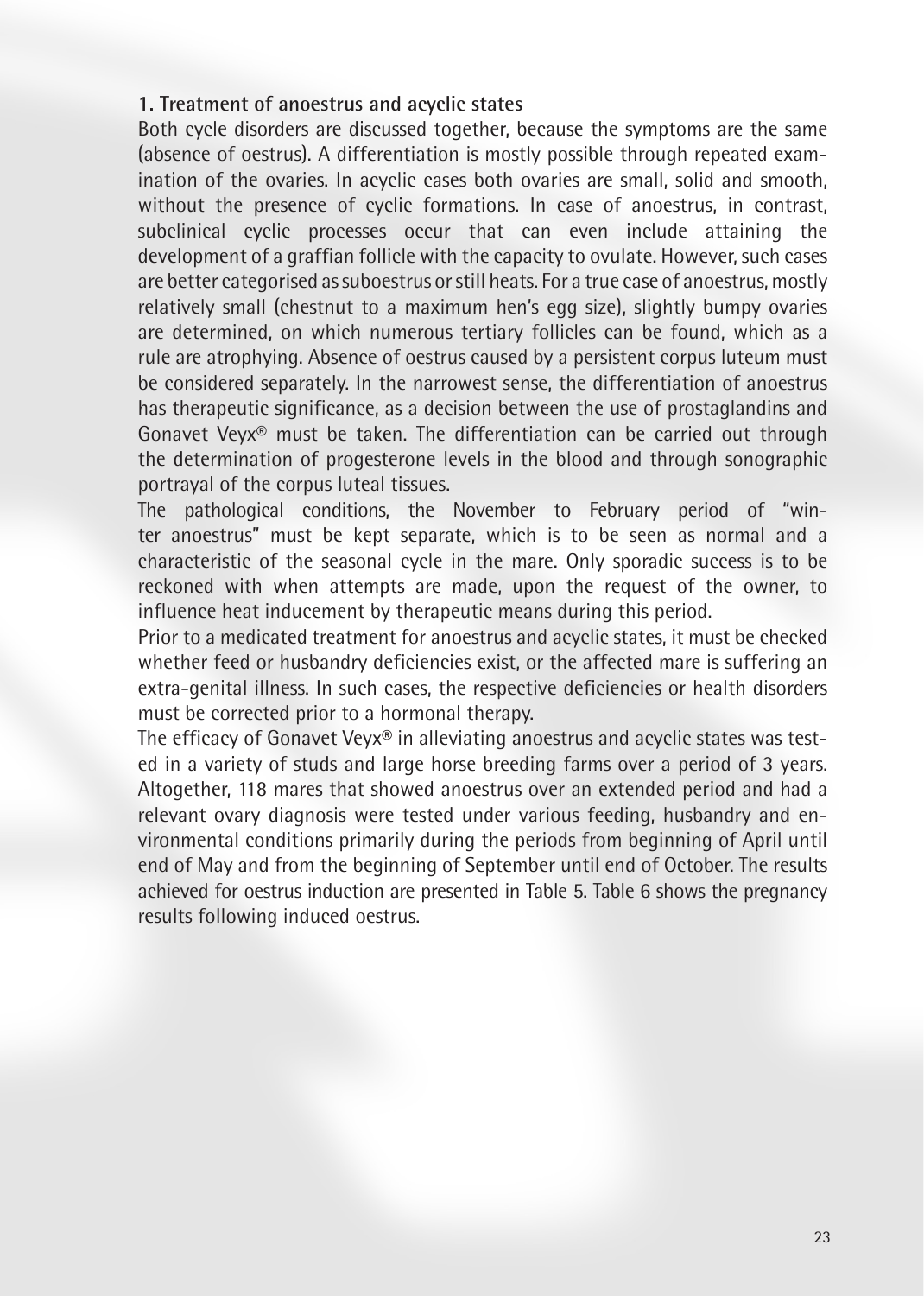| No. of  | Indication    |          | Oestrus induction<br>(n/9/0) | <b>Oestrus</b><br>commences | Duration<br>of oestrus        |  |
|---------|---------------|----------|------------------------------|-----------------------------|-------------------------------|--|
| animals |               | ves      | no                           | (days after<br>injection)   | (days)                        |  |
| 118     | 100 An, 18 Ac | 100/84.7 | 18/15.3                      | $1 - 23$                    | $1 - 14$<br>$\varnothing$ 6.4 |  |

**Table 5: Application of Gonavet Veyx® for anoestrus and acyclic states in the mare**

An = Anoestrous; Ac = Acyclic;  $\varnothing$  = mean average

**Table 6: Pregnancy results after oestrus induction using Gonavet Veyx® in the mare**

| Mares with<br>oestruses<br>commenced<br>(n) | Matings after<br>oestrus<br>induction (n) | $PD +$<br>(n/9/0) | $PD -$<br>(n/90) | Returns to<br>oestrus repeat<br>matings (n) | Pregnancy<br>rates<br>after repeat<br>matings |
|---------------------------------------------|-------------------------------------------|-------------------|------------------|---------------------------------------------|-----------------------------------------------|
| 100                                         | $1 - 5$<br>Ø2.6                           | 62/62<br>5 PP ?   | 33/33            | 20                                          | $8$ PP +<br>$6 PP -$<br>6 PP ?                |

 $PD +$  = pregnant;  $PD -$  = non-pregnant;  $PP$  ? = probable PD

It can be seen from the tables that in almost 85 % of the cases, oestrus could be induced within the normal oestrous cycle of about 3 weeks, whereby the commencement of oestrus was widely spread between 1 and 23 days post injection. A cluster was found to some extent between the  $7<sup>th</sup>$  and 12<sup>th</sup> day post injection. The average duration of oestrus at 6 to 7 days lies within the normal range, whereby however, numerous long duration oestruses of 10 to 14 days pushed the result towards the upper limit. Nevertheless, with on average 2.6 matings in the induced oestruses a pregnancy rate of 62 % was achieved. Compared to results for first matings in healthy herds without fertility problems these results are to be evaluated as very good and significantly above average. From 20 returns to mating that were re-mated in these spontaneous returns to oestrous, 8 were certainly pregnant and 6 were considered as probables. Hence, the overall percentage of pregnant mares from the first and second matings increased the pregnancy rate to on average 76 %. Thus, the induced and subsequent oestruses proved exceptionally fertile. From the 118 mares exhibiting anoestrus or acyclic states treated once with Gonavet Veyx<sup>®</sup>, 76 in total (64.4 %) were pregnant in the 1<sup>st</sup> to 2<sup>nd</sup> oestrus. The broad consistency of the results in all three years was striking. This repeatability alludes to the assured and consistent mode of effect of Gonavet Veyx®.

With an average oestrus rate of 84.7 % (79.5 – 88.3 % between the years) and an achieved pregnancy rate of 62 % after a single treatment, Gonavet Veyx® proves to be effective in overcoming anoestrus and acyclic states in the mare.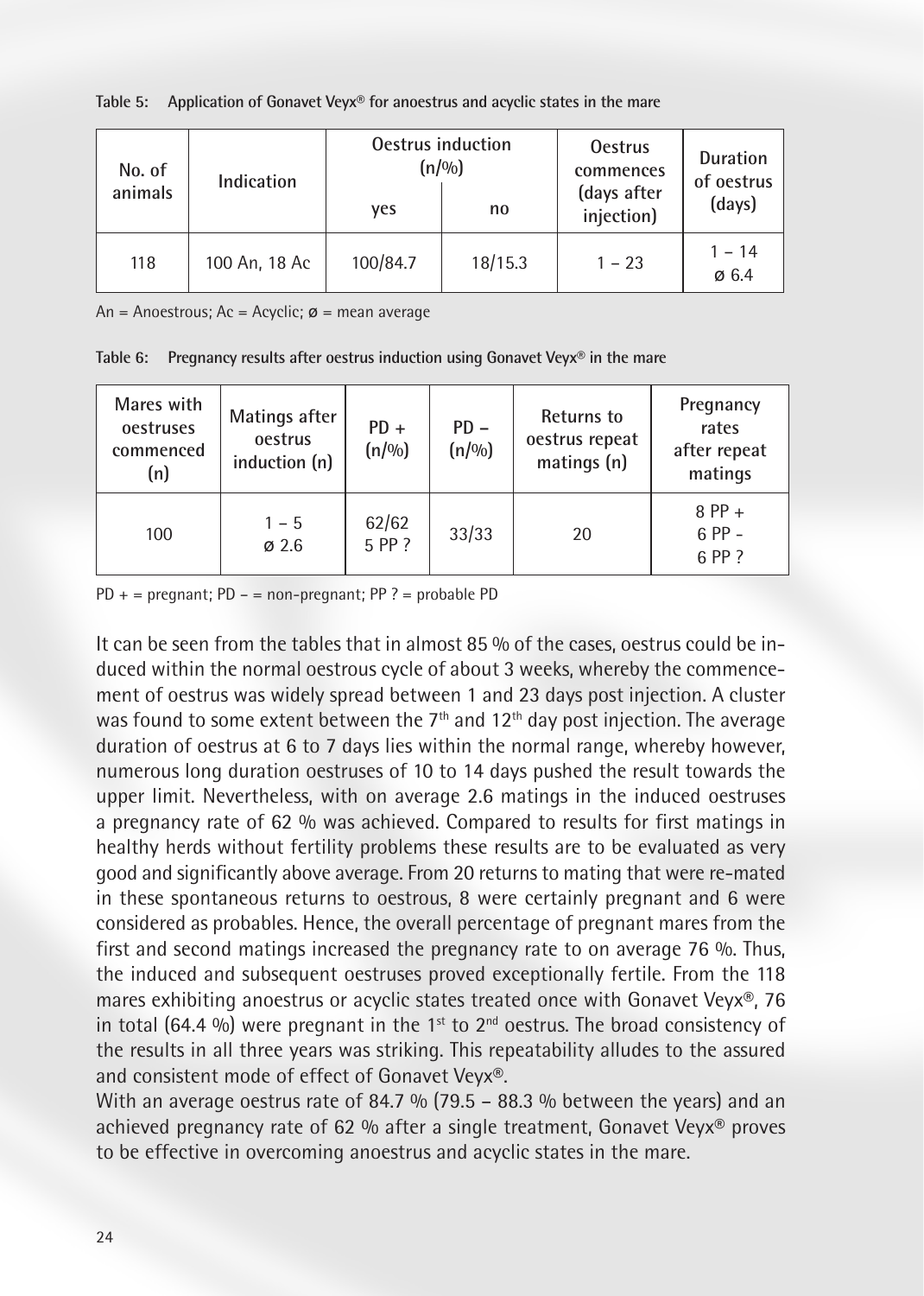### **2. Ovulation induction in spontaneous oestrus/shortening oestrus**

The LH releasing effect of Gonavet Veyx® can not only be used therapeutically for cyclopathy, but can also be used in oestruses that progress normally, in order to allow the breeder to increase the chances of conception and boost business profitability. Due to the widespread practice to place the semen artificially in the horse, it is furthermore required to arrange for the order and delivery of semen in view of the time of ovulation. Administration of GnRH preparations allow for oestrus to be shortened and the time of ovulation to be planned.

The reduction in the length of oestrus and bringing forward the time of ovulation by 1 or 2 days can allow for better ordering of semen and a reduction in the number of gynaecological examinations required.

As GnRH is naturally released in a pulsatile way, repeated injections of Gonavet Veyx® are recommended at 12 hour intervals and when the dominant follicle has attained a 3.5 cm diameter. An ovulation is to be expected within 48 hours of commencing the treatment. The pregnancy rate after induced ovulation corresponds to that of mares with a spontaneous ovulation.

It can also make sense to reduce the length of oestrus through induced ovulation for natural matings. In terms of reproductive biology it is of great importance that the germ proliferation in the genitals may increase with growing numbers of matings, thus raising the risk of developing endometritis.

The suitability of Gonavet Veyx<sup>®</sup> for the reduction in the length of oestrus was tested on 174 mares compared to 72 control animals in 3 replicated experiments. Thereby treatments were carried out, separated on the basis of breed, method of breeding, type of husbandry, timing of injection and dosage, from which differing analysis criteria were also derived.

#### First series of tests

In a trotting horse stud, 2.0 ml Gonavet Veyx® were applied intramuscularly in 26 mares on the day of the first matings during the natural oestrus. Compared to 12 untreated control mares, the end of oestrus was brought forward from 5.0 to 2.8 days and thus the duration of oestrus shortened from 8.8 to 5.8 days (Table 7). The number of matings per oestrus was reduced from 3.0 to 1.9. Thus with Gonavet Veyx® oestrus ended 2 days earlier, its total length was reduced by 3 days and one less mating was necessary. The reduction effect in this breeding stud is particularly high due to the abnormally long duration of oestrus found at this location.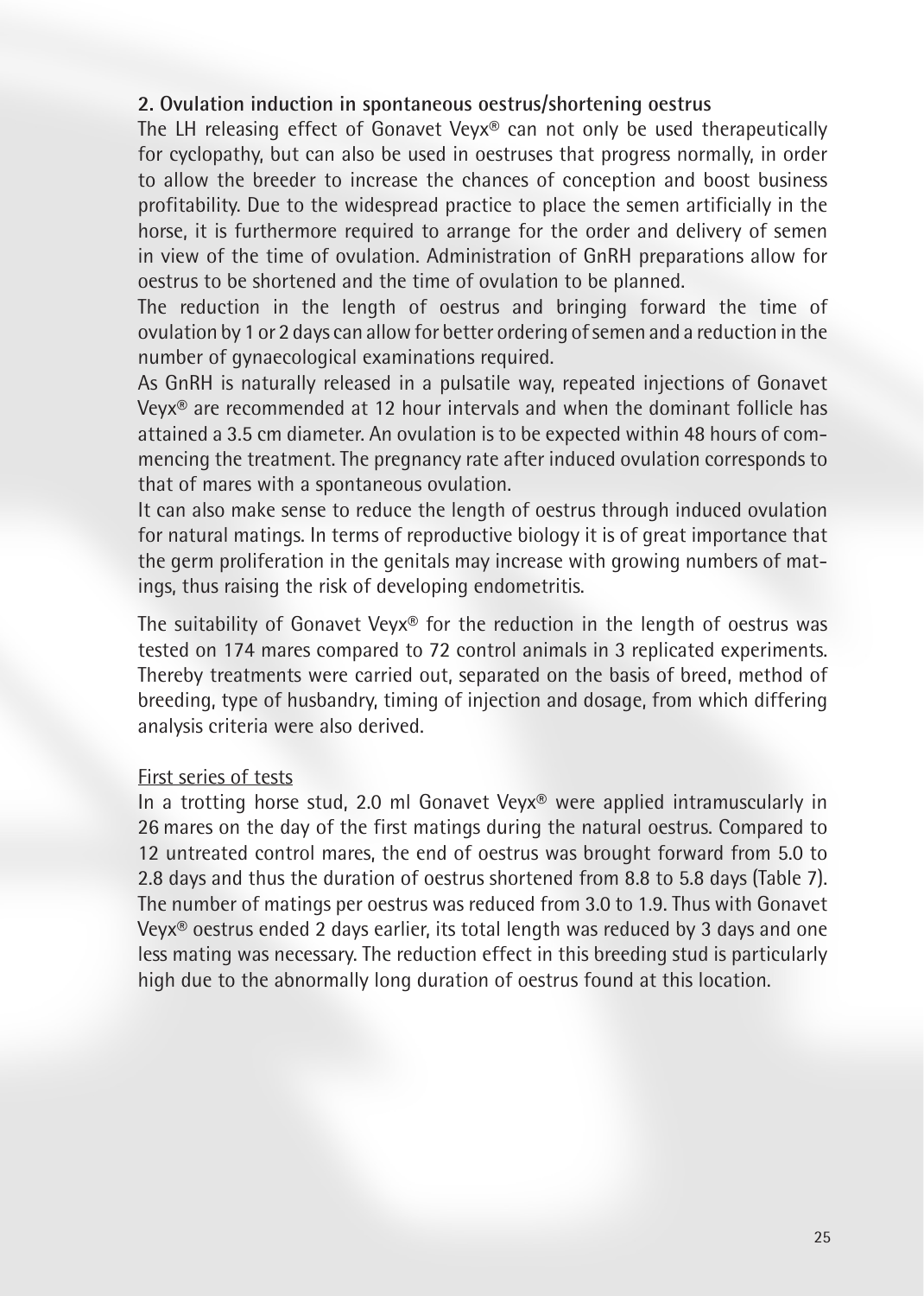|                           | <b>Number</b><br>οf<br>animals | <b>Ø</b> End of oestrus<br>after 1 <sup>st</sup> mating<br>(days after injection) | ø Oestrus<br>length<br>(days) | ø Number of<br>matings |
|---------------------------|--------------------------------|-----------------------------------------------------------------------------------|-------------------------------|------------------------|
| Gonavet Veyx <sup>®</sup> | 26                             | 2.8                                                                               | 5.8                           | 1.9                    |
| Controls<br>(untreated)   | 12                             | 5.0                                                                               | 8.8                           | 3.0                    |

**Table 7: Use of Gonavet Veyx® on the day of the first mating to induce ovulation and to reduce the length of oestrus**

 $\varnothing$  = average

#### Second series of tests

Under commercial stud conditions, 18 English thoroughbreds were also administered 2.0 ml Gonavet Veyx® already on 1st day of oestrus as an intramuscular injection. Compared to 21 control mares, the overall length of oestrus was shortened on average from 4.7 to 3.7 days (Table 8). Thus, with an already very short average length of oestrus, Gonavet Veyx® treatment could achieve a one day reduction.

**Table 8: Use of Gonavet Veyx® on the 1st day of oestrus to induce ovulation and to reduce the length of oestrus**

|                      | Number of animals | Ø Oestrus (days) |
|----------------------|-------------------|------------------|
| Gonavet Veyx®        |                   |                  |
| Controls (untreated) |                   |                  |

 $\varnothing$  = average

#### Third series of tests

In a breeding stud, 130 warmblood mares from differing housing and husbandry systems were tested for a dosage dependent influence of Gonavet Veyx® on the length of oestrus. Dosages of 1.5 ml, 2.0 ml and 2.5 ml were selected for intramuscular application (Table 9). It was demonstrated that with increasing dosage the length of oestrus fell. Whilst no significant effect could be achieved with the lower dosage (1.5 ml), the mid dose (2.0 ml) reduced oestrus by about one day. The higher dosage (2.5 ml) actually achieved an average reduction of 1.5 days. These values were compared with the oestrus lengths of 39 untreated mares.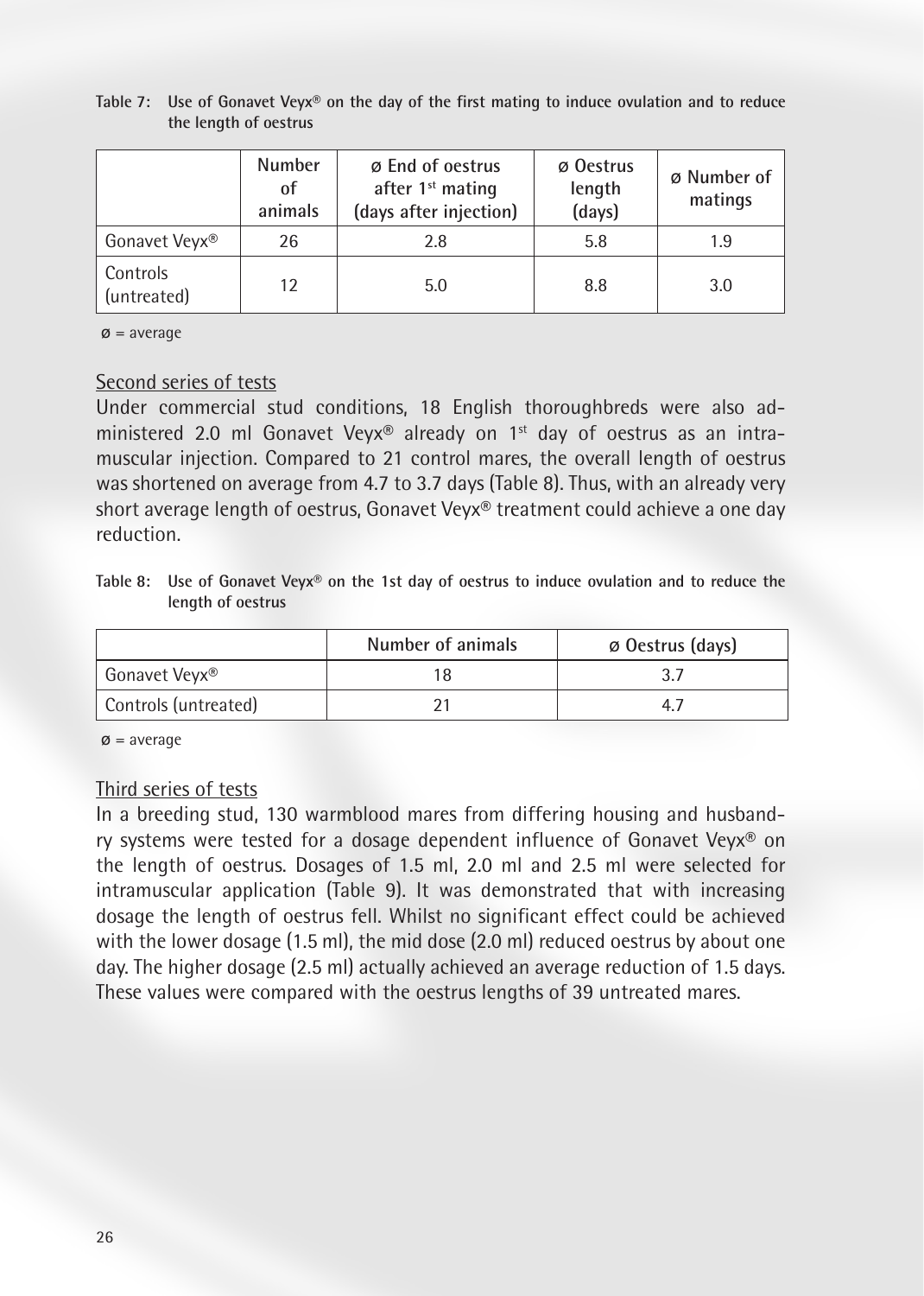|                      | Number of animals | Ø Oestrus (days) |
|----------------------|-------------------|------------------|
| 1.5 ml Gonavet Veyx® | 46                | 5.9              |
| 2.0 ml Gonavet Veyx® |                   | 5.1              |
| 2.5 ml Gonavet Veyx® |                   | 4.7              |
| Controls (untreated) |                   | 6.2              |

**Table 9: Use of Gonavet Veyx® on the day of the first mating to induce ovulation and to reduce the length of oestrus**

 $\varnothing$  = average

In summary, the following can be determined: The application of Gonavet Vey $\mathbf{x}^{\otimes}$ at the beginning of oestrus, i.e. on the  $1<sup>st</sup>$  day of oestrus or on the day of the first mating, can reduce its length by 1 to 2 days (in extremely long oestruses, even by 3 days) with high level of efficacy assured. The investigations have shown that as a result of induced LH release the follicle maturation and ovulation can be accelerated. As a result of the earlier occurrence of ovulation, the overall length of oestrus is reduced. The pregnancy results achieved correspond to the current situation on the unit and thus allude to a completely normal fertility for the oestruses hormonally shortened using Gonavet Veyx®. The results allow for the recommendation for the use of the Gonavet Veyx® preparation to bring forward ovulation and thus to reduce the length of oestrus within a normal oestrous cycle, in the interest of an easier work load for the stallion in both natural mating or insemination and assuring and maintaining higher reproductive health, as well as economic benefits. Moreover, the advantage of a reduction in the length of oestrus also ensures that the mare incurs lower stabling costs at the horse breeding station or stud.

**The information given in this product brochure conforms to the state of knowledge upon completion. Please read the package leaftlet before using the veterinary medicinal product.**

Authors: Priv. Doz. Dr. Dr. habil. Wolfgang Zaremba Dr. Silke Engl Prof. Dr. Axel Wehrend

**Literature is available upon request.**